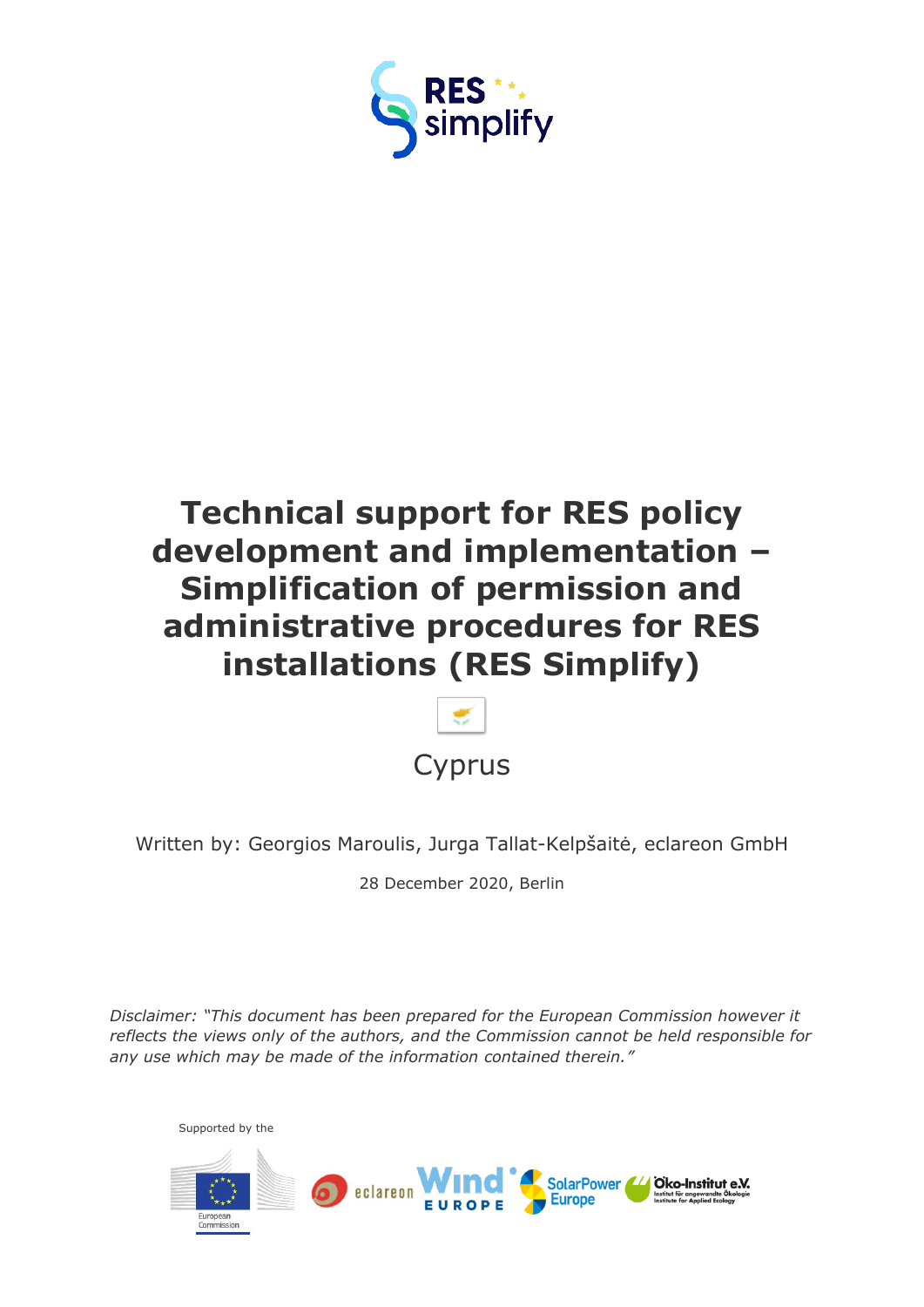# <span id="page-1-0"></span>**Executive summary**

This report covers three RES-E technologies: onshore wind, and ground-mounted and rooftop PV.

The main barrier for the deployment of renewable energy sources in Cyprus, especially for ground-mounted PV and onshore wind, is the environmental permitting procedure. Despite the fact that the process is part of the planning permission, approval of the Environmental Impact Assessment (EIA) study is the most time-consuming step in the project implementation. On the one hand, a large number of authorities are involved in the environmental permitting process and have to express their opinion on the project. On the other hand, many applications for an environmental permit have gaps and must be returned to the project developers for revisions. In addition, the process is more cumbersome for larger projects as then an Environmental Committee is obliged to hold a meeting, which requires a very extensive preparation by the authorities. In addition, there is a lack of a coherent spatial planning for renewable energy projects. The existing regulatory framework contains only a number of restrictions and suggestions for the installation of renewable energy technologies, in particular restrictions on the installation of wind turbines. Therefore, a more concise and integrated approach is needed that would define where installation of renewable energy projects is allowed. In that way, the project developers would be aware of the sites where deployment of renewables is allowed beforehand.

A further significant barrier is encountered in the grid connection procedure. In the preliminary grid connection offer issued by the grid operator, it is sometimes provided that a grid reinforcement is required for the connection of a renewable energy installation. However, the grid connection costs per project are decided on a case-bycase basis, and are therefore not known in advance. As a result, project developers cannot fully integrate their grid connection costs in their initial techno-economic study. The lack of a methodology, based on which grid connection costs could be estimated, creates uncertainty and higher risk for project developers.

Table 1 contains a traffic light assessment of the relevant process steps for the installation of ground-mounted and rooftop PV and onshore wind in Cyprus.



*Table 1: Traffic light assessment of the relevant process steps*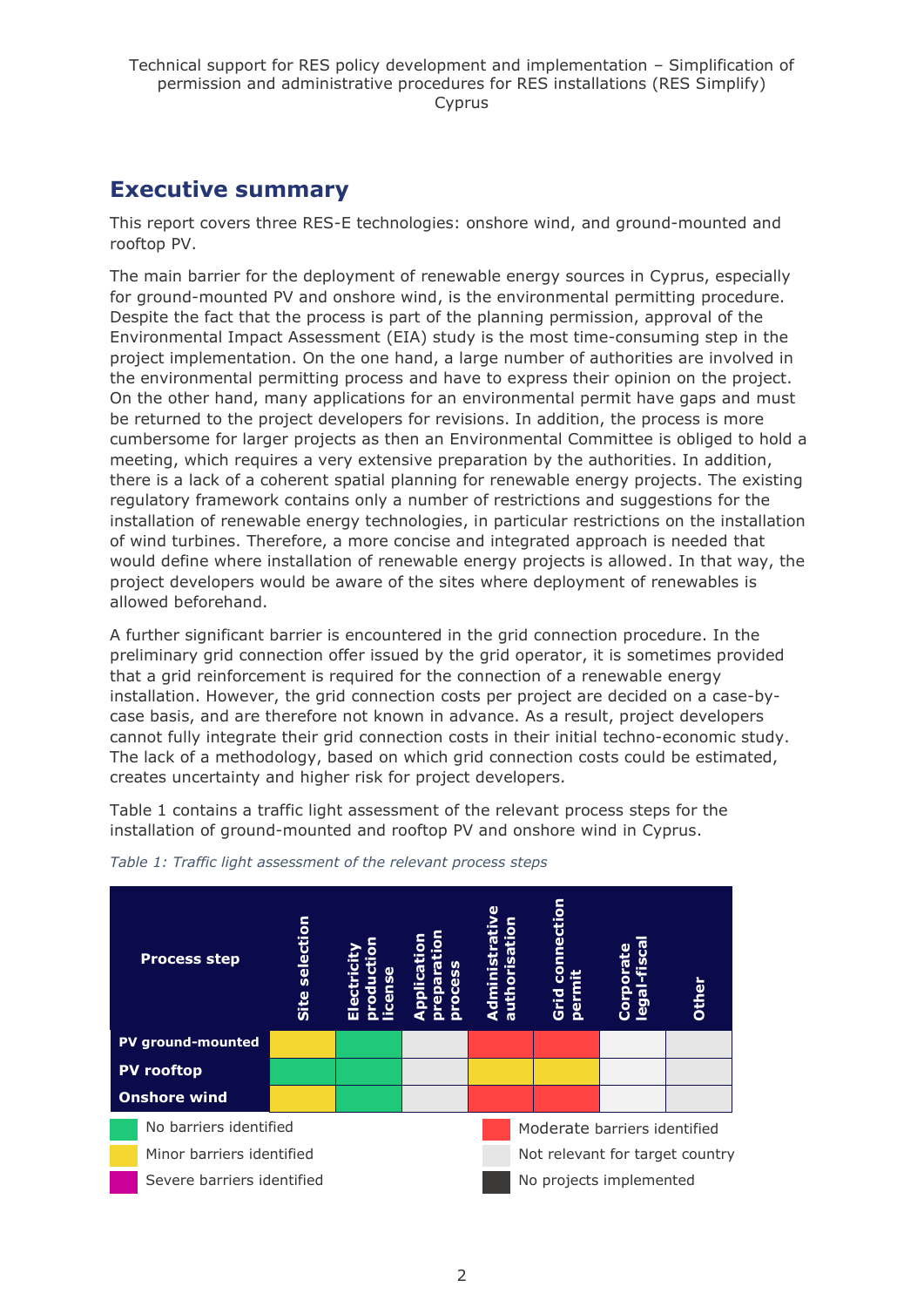# **Table of contents**

| 5.                                                                |  |
|-------------------------------------------------------------------|--|
| 6. Indicators to measure the performance of the overall process19 |  |
|                                                                   |  |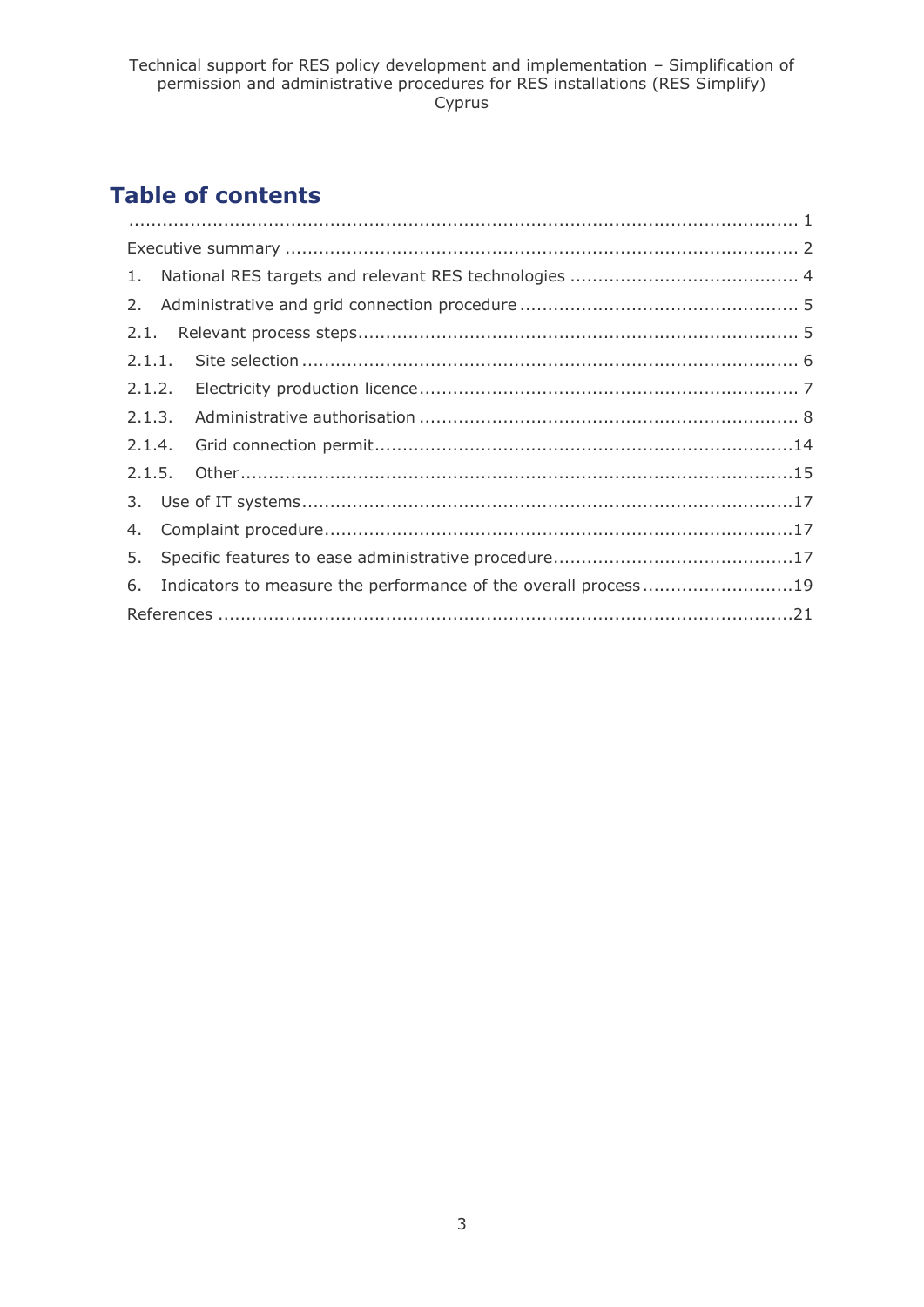# <span id="page-3-0"></span>**1. National RES targets and relevant RES technologies**

Cyprus published its National Energy and Climate Plan (NECP) in January 2020. According to the NECP, Cyprus is planning to increase the overall share of renewable energy sources (RES) in its gross final energy consumption to 22.9% by 2030 (NECP Cyprus, 2020).

The electricity sector is expected to play the most pivotal role in meeting the 2030 RES target of 22.9%. Based on the latest SHARES data for 2019 (Eurostat, 2020), the RES share in the electricity sector was only 9.8%. However, the share of renewables in the electricity sector is expected to reach 30.3% by 2030, according to the NECP. Both ground-mounted and rooftop PV will be the key technologies to achieve this target. According to the 'Planned Policies and Measures Scenario' (PPM scenario) in the NECP, the installed PV capacity in Cyprus amounted to 149.5 MW in 2019 and is expected to reach 288 MW in 2020 and 804 MW in 2030. Alongside PV, onshore wind will be the second most important renewable energy technology in the Cypriot electricity sector. In the PPM scenario, the installed onshore wind capacity should have reached 158 MW by 2020 and is expected to increase to 198 MW by 2025 and then remain stable until 2030 (NECP Cyprus, 2020).

Figure 1 displays the annual deployment of PV and onshore wind between 2010 and 2019. While the wind power deployment mainly took place in the early 2010's, PV was constantly installed over the last ten years, however not with an increasing trend.





For the heating and cooling sector, the NECP expects that the share of renewable energy sources will increase to 39.4% (NECP Cyprus, 2020). This increase is based on two main technologies. On the one hand, solar thermal will continue to be the main renewable energy technology in this sector. However, the technology is already well established in Cyprus and the expected growth potential is rather detrimental according to the PPM scenario in the NECP (from 3 PJ in 2021 to 3.75 PJ in 2030). On the other hand, heat pumps are expected to play an important role in the Cypriot heating and cooling sector. However, as heat pumps are powered by electricity, then more actions towards "the electrification of heating and cooling sector" are needed (NECP Cyprus, 2020).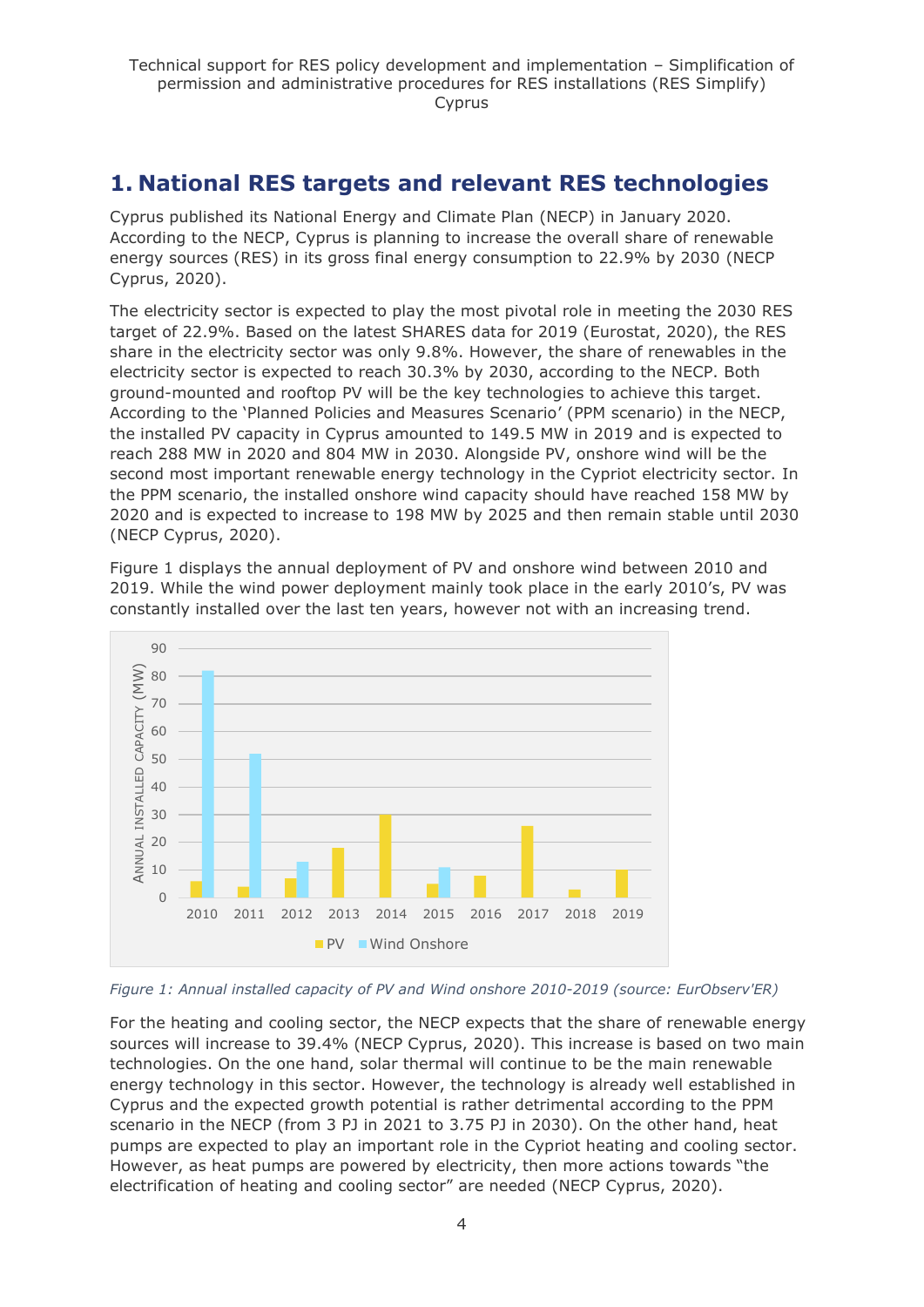#### Technical support for RES policy development and implementation – Simplification of permission and administrative procedures for RES installations (RES Simplify) Cyprus

As a result, this report focuses on the permitting procedures for rooftop and groundmounted PV and onshore wind in Cyprus.



*Figure 2: Planned deployment of RES-E 2020-2030 in relation to past deployment (source: NECP)*

# <span id="page-4-1"></span><span id="page-4-0"></span>**2. Administrative and grid connection procedure**

# **2.1. Relevant process steps**

In Cyprus, the following process steps are relevant for the approval of a renewable energy installation in the electricity sector:

In the site selection stage, the developers of onshore wind and ground-mounted PV projects should take certain planning restrictions into consideration. The decision on the location is crucial as it can ease the further administrative process.

Concerning electricity production, the project developer should submit an application for an installation license to the Cyprus Energy Regulatory Authority. Onshore wind power plants and ground-mounted PV installations below 5MW can apply for an exemption from the installation license.

The administrative authorisation procedure covers the issuing of the planning permission and the building permit, which are relevant for both onshore wind and ground-mounted PV. First, the project developer should apply for a planning permission from the Planning Authority. The EIA approval, i.e., the positive decision of the Environmental Committee, is part for the issue of this permit. After receiving the planning permission, the project developer must obtain a building permit, also from the Planning Authority.

Before starting the grid connection procedure, the project developer should apply for an operation license from the Cyprus Energy Regulatory Authority (CERA). Developers of onshore wind and ground-mounted PV below 5MW can apply for an exemption from this license.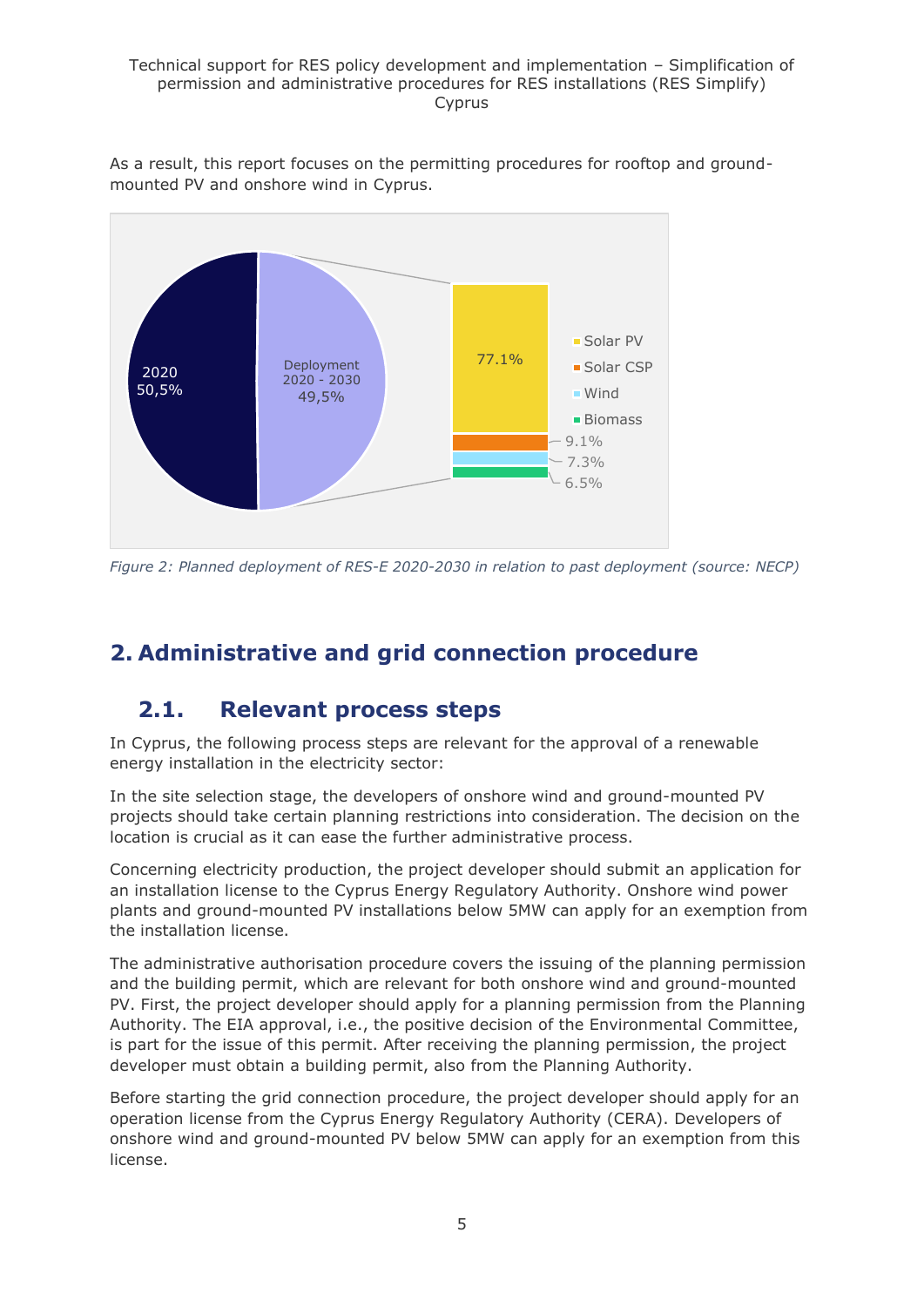The grid connection procedure follows on the one hand the general steps in the Transmission and Distribution Rules (TDR), which concern technical issues. However, the specific grid connection procedure is described in detail in the relevant support schemes that are issued on an occasional basis by the Ministry of Energy, Commerce and Industry (MECI). In general, onshore wind and ground-mounted PV developers should submit an application for a preliminary grid connection offer to the Transmission System Operator of Cyprus (TSOC) or the Electricity Authority of Cyprus (EAC - the Distribution System Operator) for plants below 8MW. Once the grid connection offer has been agreed and an advance payment has been made, the TSOC or EAC issues the final grid connection offer to the project developer. After the signing, the grid connection work will be realised. Finally, the project developer signs a Power Purchase Agreement (PPA) and the installation is connected to the grid.

# **2.1.1. Site selection**

### <span id="page-5-0"></span>**Process flow**

When selecting the location for the construction of an onshore wind or ground-mounted PV installation, the project developer needs to take certain specific planning restrictions into account. For example, Order 2/2006 aims to integrate new renewable energy technologies into the natural landscape and thus lays down certain conditions to limit their negative impact on the wider environment and neighbouring land uses. Accordingly, onshore wind or ground-mounted PV installations cannot be constructed (art. 4.1 Order 2/2006):

- within the limits of a Development Area (there are several categories of Development Areas such as commercial, touristic and residential land use zones)
- in specific archaeological areas
- in a public forest
- in Natura 2000 sites and Environmental Conservation Areas
- in Special Protected areas in accordance with art. 4 of the EC Birds Directive and within 500m from the flyways of migratory bird species

Order 2/2006 (art. 4.2) also regulates the distances of renewable energy installations to certain neighbouring land uses. In particular, onshore wind projects should be located 850m from the boundaries of a defined Development Land Use Zone, at least 300m further from Environmental Conservation Areas (Natura 2000 sites, Special Protected Areas), and at least 500m further from migratory flyways and archaeological sites.

Stand-alone wind turbines may be installed outside of the boundaries of the Development Land Use Zone defined in local development plans if the wind turbine is at a distance of at least 1.5\* its maximum height from the property boundaries. This applies to wind turbines up to 30 kW and with a maximum height of 36m (art. 4.2 Order 2/2006).

In addition, Circular 2019 regulates certain issues regarding the construction of groundmounted PV. Accordingly, ground-mounted PV can be installed at a safe distance from the boundaries of the land uses defined in the Local Development Plans. However, a *safe distance* is not defined more precisely. Ground-mounted PV installations are prohibited on irrigated lands, land reclamation areas or high-yield agricultural fields.

Finally, Circular 3/2008 contains technical requirements for rooftop PV systems, such as size and slope of the system. Such parameters are considered when examining the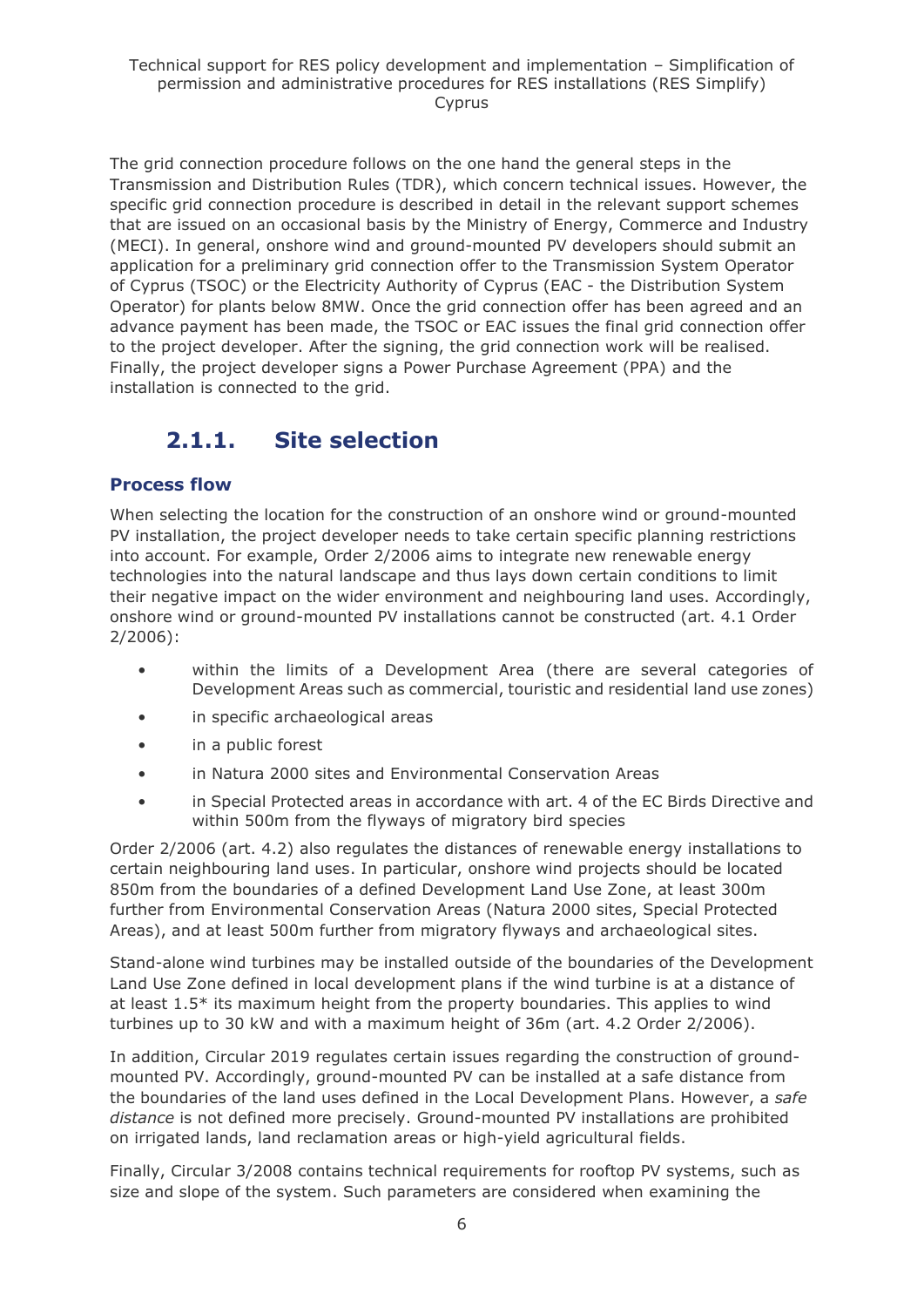application for the planning permission. For that reason, Circular 3/2008 contains graphical sketches for installing rooftop PV systems on buildings. Regulatory Administrative Act 376/2019 also defines specific parameters on the installation of ground-mounted and roof-mounted PV.

All parameters described above are examined in the planning permission.

According to the Ministry of Agriculture Rural Development and the Environment (MOA)- Department of Environment, Local Development Plans<sup>1</sup> could be helpful in efficiently implementing new renewable energy projects, especially ground-mounted PV. Local Development Plans are basically Urban Spatial Plans that define land use within a specific administrative area. All cities in Cyprus are subject to adopting a Local Development Plan, which has to be revised every five years. These Plans could also define areas where the installation of ground-mounted PV would be permitted. This could be an additional step towards simplifying the licensing procedure (MOA Department of Environment, 2020).

# **Deadlines**

No deadlines related to this process step were identified.

### **Detected barriers**

No barriers related to this process step were identified.

### **Identified good practice**

<span id="page-6-0"></span>No good practice related to this process was identified.

# **2.1.2. Electricity production licence**

### **Process flow**

Before entering the administrative authorisation process, RES developers (natural and legal persons) should apply for an installation license from the Cyprus Regulatory Energy Committee (CERA) (art. 31 par. 1 Law Regulating the Electricity Market).

The installation license is obligatory for all renewable energy projects (ibid.) However, developers of renewable energy projects below 5 MW and autoproducers below 1 MW can apply to CERA for an exemption to the installation license (art. 35 par. 2 Law on Regulating the Electricity Market).

For the installation license and the exemption to the license, standard application forms are available on the website of the CERA<sup>2</sup>. In any case, the project developer is requested to provide certain information on the project (e.g., preferred start date, preferred duration, capacity of the project, techno-economic study). The level of detail depends on the type of licence, i.e., less information is requested for the exemption from the license. The CERA Committee holds a meeting and issues an approval or rejection

 $<sup>1</sup>$  Local Development Plans are basically Urban Spatial Plans that define the permitted land uses within a</sup> specific administrative area. All cities in Cyprus are subject to adopting a Local Development Plan, which should be revised every five years.

<sup>&</sup>lt;sup>2</sup> Available at:<https://www.cera.org.cy/Templates/00001/data/hlektrismos/adeiodotisi/entipo-adeias.pdf> (in Greek)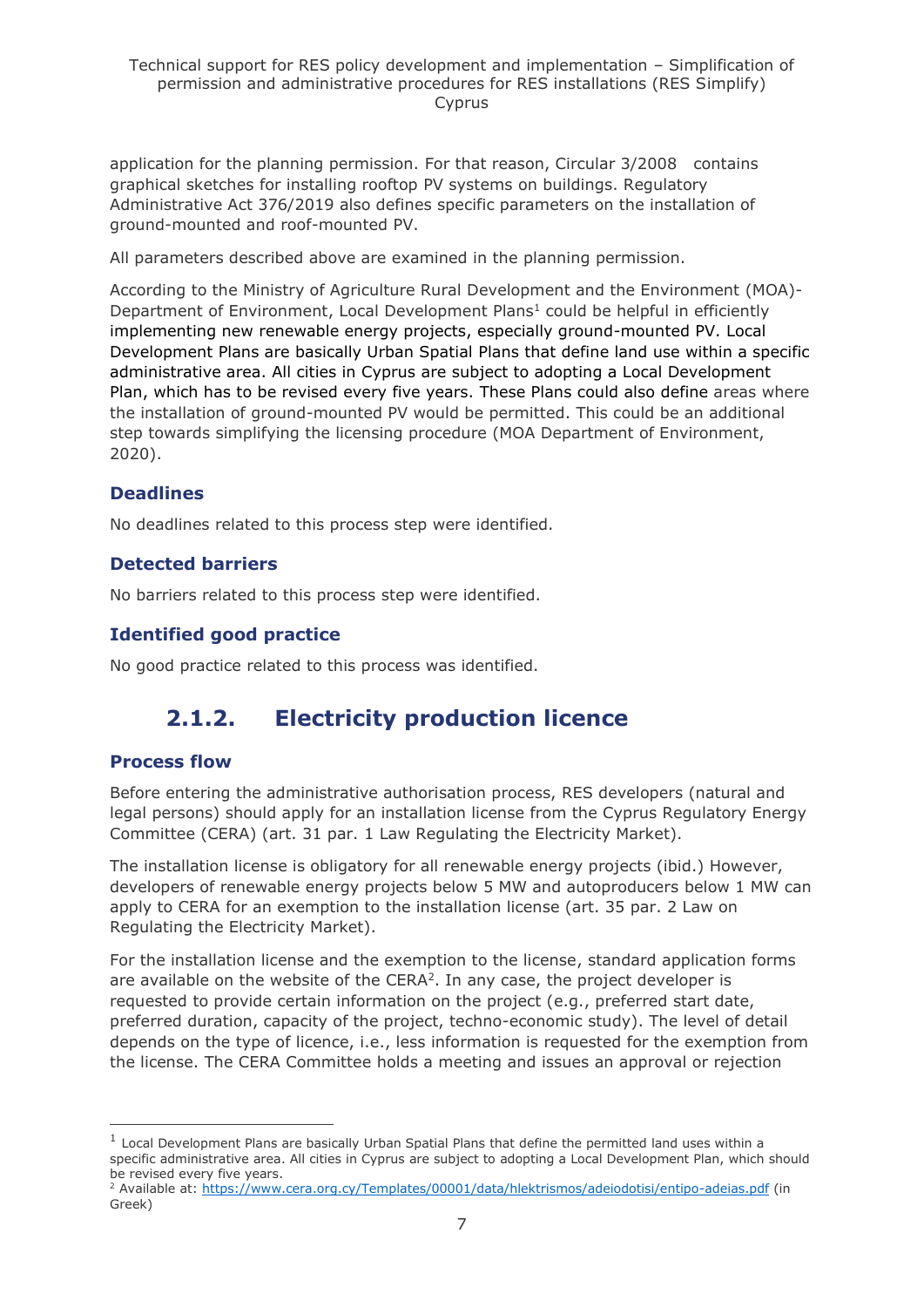decision, which is made available on CERA's website<sup>3</sup> (art. 38 par. 3 Laws on Regulation of Electricity Markets).

The duration of the installation license is examined and determined on a case-by-case basis (art. 10 Regulatory Administrative Act 538/2004).

### **Deadlines**

Within 2 months of submitting the application, CERA can request additional documents or data from the project developer (art. 4 Regulatory Administrative Act 538/2004). If CERA does not request any further information within 1 month, the application is considered complete.

Within 5 days from the submission of the application, the project developer should publish the application and any accompanying documents (e.g., topographical plan of the proposed planed construction) to make it available for public comments (art. 5 Regulatory Administrative Act 538/2004).

The deadline for public comments cannot be shorter than 15 days from the date the application is considered complete (art. 5 Regulatory Administrative Act 538/2004).

CERA's decision to grant or reject the license is due within 3 months from the date the application is considered complete (art. 8 Regulatory Administrative Act 538/2004).

The decision should be made public no later than within 45 days (art. 9 Regulatory Administrative Act 538/2004).

### **Detected barriers**

No barriers related to this process were identified. This is due to the fact that CERA almost never rejects the applications (OEB, 2020b).

# **Identified good practice**

<span id="page-7-0"></span>No good practice related to this process was identified.

# **2.1.3. Administrative authorisation**

### **Process flow**

The administrative authorisation process basically includes the issue of the planning permission by the Planning Authority<sup>4</sup>. The basic prerequisite for granting this permission is the EIA approval. Furthermore, project developers need to apply for a building permit from the Local Authority.

Law on Urban and Spatial Planning foresees that developers of renewable energy projects should submit to the Planning Authorities<sup>5</sup> an application for a 'Preliminary Decision' (art. 25 par. 8 Law on Urban and Spatial Planning). With the application, the project developer should submit certain supporting documents, such as a letter describing the type and scale of the proposed development (signed by the owner of the property), an official

<sup>&</sup>lt;sup>3</sup> Available at:<https://www.cera.org.cy/el-gr/apofasis-adeiodotisis> (in Greek)

<sup>4</sup> Planning Authority is defined as the Minister of Interior or the Ministerial Council (art.4 Law on Urban and Spatial Planning). Ηowever, powers of the Minister also exercised by the the Spatial Planning and Housing Department of the Ministry of Interior and the Local Planning Authorities.

<sup>5</sup> According to Circular 3/2008, there are 5 Municipal Planning Departments in Cyprus.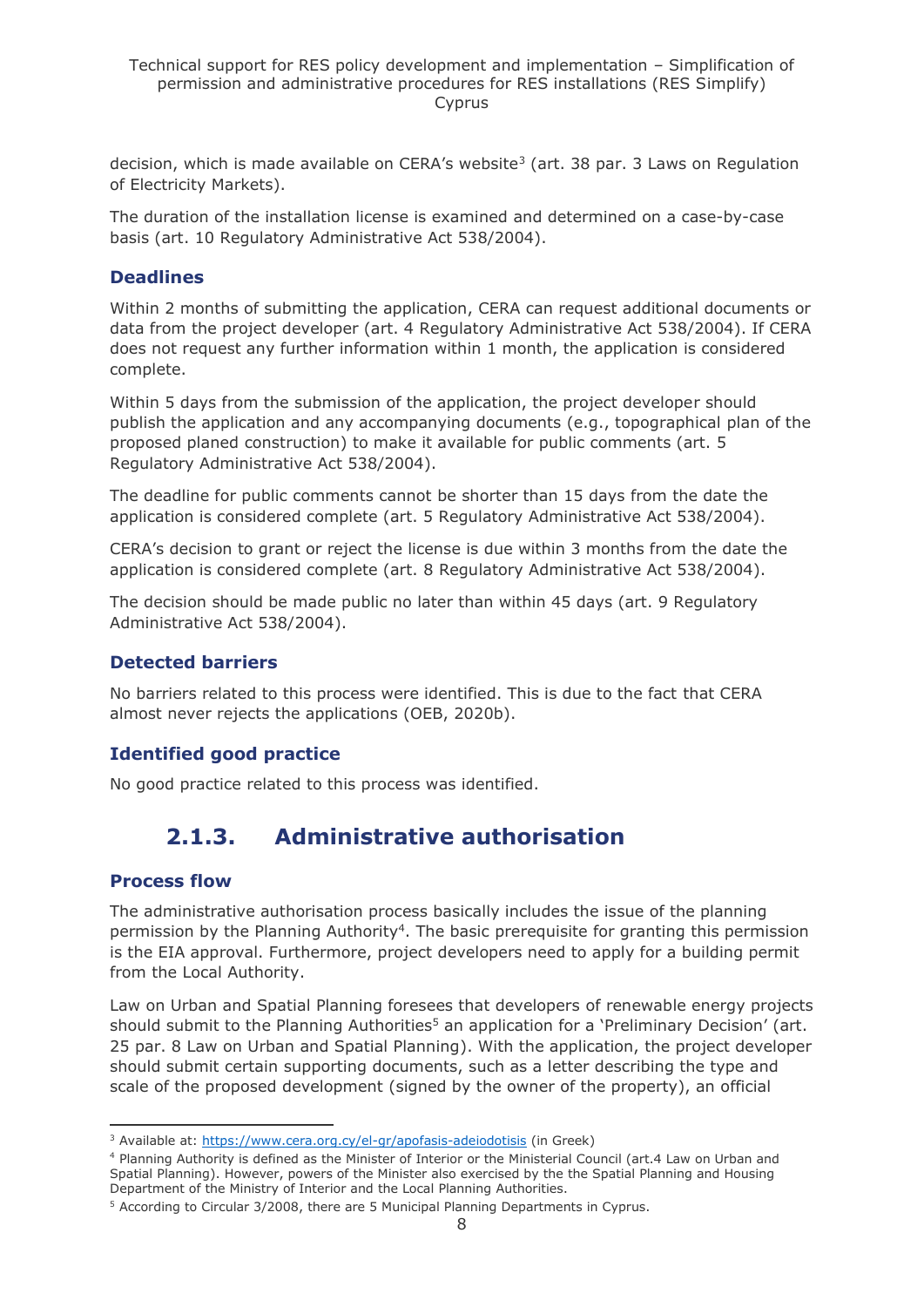spatial map for the property in question, or a copy of real estate registration certificate, etc. (Circular 3/2008).

When submitting an application, the project developer must pay an application fee, which varies per technology. For rooftop PV systems, the fee is set at EUR 125, while for ground-mounted PV installations and onshore wind power plants the fee amounts to EUR 125/ 100 m² (max. fee EUR 1,250) (Regulatory Administrative Act 28/2013).

As described in Section 2.1.1., ground-mounted PV can be installed at a safe distance from the boundaries of the land uses defined in the Local Development Plans. In addition, there are restrictions concerning the installation on agricultural land. In case of uncertainty, the project developer can request an opinion from the Ministry of Agriculture, Rural Development and Environment- Department of Agriculture (Circular 2019).

### *Environmental Impact Assessment (EIA)*

The approved EIA of a project is an indispensable part for applying for the planning permission. The Law on Environmental Impact Assessment from Certain Plans and/ or Programs Law of 2018 (EIA Law) distinguishes between two categories of projects:

- Projects required to provide preliminary EIA information (preliminary EIA). This category includes onshore wind projects below 10 MW and ground-mounted PV below 500 kW in the environmental protection zone or in the agricultural zone (Annex II EIA Law).
- Projects required to submit an EIA study. This category includes onshore wind projects above 10 MW, ground-mounted PV above 1MW and ground-mounted PV between 500 kW and 1 MW in the environmental protection zone or in the agricultural zone (Annex I EIA Law).

The authority responsible for the EIA, both preliminary EIA and EIA study, is the environmental authority, i.e., the Director of the Environment Department of the Ministry of Agriculture, Rural Development and Environment (MOA) (art. 23 EIA Law). In the event of uncertainty, the project developer can contact the environmental authority and inquire whether the project is subject to a preliminary EIA or an EIA study (art. 22, 25 EIA Law).

### *The preliminary EIA*

The preliminary EIA contains basic information about the project and possible environmental impacts as specified in Annex IV of the EIA Law (art. 24 EIA Law).

After evaluating the preliminary EIA information, the environmental authority formulates its opinion and forwards it to the Planning Authority (art. 24 EIA Law). In certain cases, the environmental authority may require the project developer to submit:

- an EIA study
- a Special Ecological Assessment (see below)
- specific terms and conditions to be included in the planning permission (art. 24 EIA Law).

### *The EIA study*

The EIA study must include detailed information about the project and its possible environmental impacts, as well as the investigation of measures to mitigate and prevent environmental damage (art. 26 EIA Law).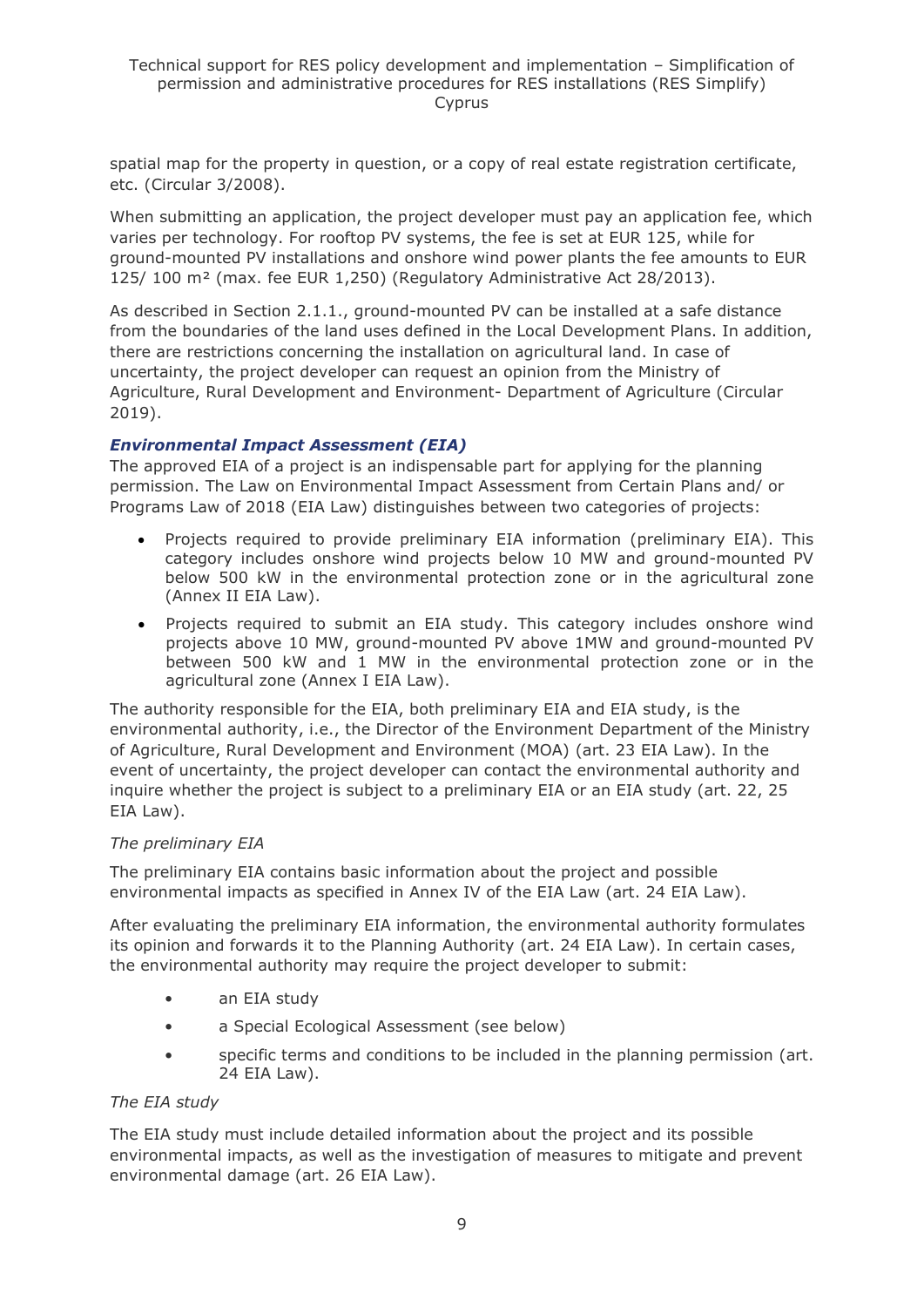Prior to the submission of the EIA study to the environmental authority, the project developer is obliged to make the EIA study available to public and to carry out at least one public hearing (art. 26 par. 7 EIA Law). In addition, the project developer is obliged to publish the EIA submission in two Cypriot newspapers so as the public can be informed and have access to it, if interested (art. 27 EIA Law).

The environmental authority examines the submission and forwards it to the EIA Committee (art. 28 EIA Law), which consists of (art.10 EIA Law) the Directors of all relevant government departments such as the Environment Department of the Ministry of Agriculture, Rural Development and Environment (MOA), the Spatial Planning and Housing Department of the Ministry of Interior, the Forest Development Department, the President of Cyprus Federation of Environmental and Ecological Organisations and one NGO representative.

The EIA Committee holds a meeting and formulates an opinion on the EIA study, which forms the basis for the opinion of the environmental authority (art. 29 EIA Law). The environmental authority may sometimes request specific terms and conditions from the project developer that should be included in the planning permission (art. 30 EIA Law). The environmental authority then forwards its opinion to the Planning Authority (art. 29 EIA Law). After the Planning Authority has made its decision concerning the planning permission, it then informs the environmental authority of its decision, which in turn informs the project developer and all related stakeholders about it (art. 31-32 EIA Law).

In both cases (EIA study and preliminary EIA), a Special Ecological Assessment, which can be part of the EIA study and preliminary EIA is required (art.33 EIA in conjunction with art.16 Law on Environmental Protection and art.7 Law on Protection of Wild Birds and Prey).

### *Planning permission*

In parallel with the EIA approval process (i.e., the positive opinion by the Environmental Committee), the project developer should submit an application for a planning permission to the Planning Authority (art. 21 Law on Urban and Spatial Planning in conjunction with Regulatory Administrative Act 62/2016). The developer is, again, obliged to publish the submission of the application for a planning permission in two Cypriot newspapers. Before the Planning Authority decides on the planning permission, it consults any local or central authority that may have an opinion and a legal interest in the realisation of the RES project (art.7 Regulatory Administrative Act 62/2016). After an extensive consultation, the Planning Authority can issue its planning decision, taking into consideration the positive or negative opinion of the Environmental Committee on the EIA study, i.e., EIA approval (art. 7 Regulatory Administrative Act 62/2016).

To accelerate the rate of planning approvals, from 1 August 2019, developers of groundmounted PV projects are obliged to ensure that the competent Departments / Services<sup>6</sup> have provided their opinions within the public consultation procedure before submitting an application for planning permission, (art.7 Regulatory Administrative Act 62/2016 in conjunction with the Circular 2019). An exception is the EIA approval, which according to the relevant legislation is provided at the stage of examination of the planning permission (Circular 2019).

In addition, non-compulsory expert opinions can be requested from authorities such as the Archaeological Service, the Forest Department, the Water Development Department, the Ministry of Defence or the Civil Aviation Agency.

<sup>6</sup> This includes the Local Planning Authority, CERA, MECIT and the Electricity Authority of Cyprus (EAC).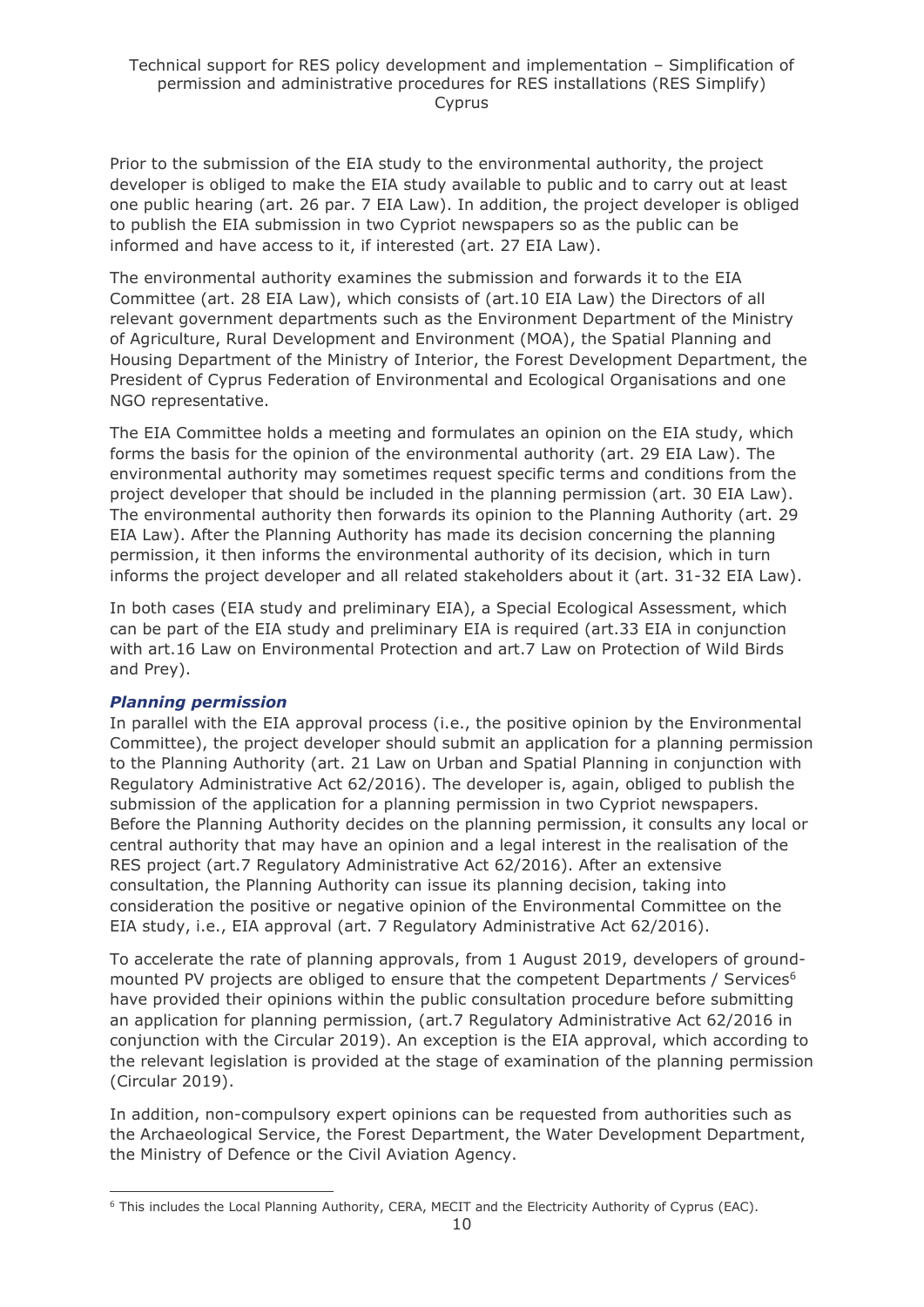When deciding on the planning permission, the Planning Authority must observe the guidelines set out in Order 2/2006, which are especially relevant for onshore wind projects. According to these guidelines, two wind energy projects with a total of more than 15 wind turbines at a distance of less than 2 km are not permitted. For wind projects with a smaller number of wind turbines, the Planning Authority can accept a distance of up to 1.5 km between them.

Certain PV systems in Cyprus are exempt from the obligation to obtain a planning permission. This concern:

- all rooftop PV systems (Circular 3/2008)
- ground-mounted PV installations built in the industrial zone
- ground-mounted PV installation with the total installed capacity up to 150 kW (Regulatory Administrative Act 376/2019).

#### *Building permit*

Apart from the planning permission, the project developer should apply to the Planning Authority for a building permit (chapter 86 Law on Regulation of Streets and Buildings). The Planning Authority examines the application and issues or rejects the building permit.

The building permit has a duration of 3 years (art. 5 Law on Regulation of Streets and Buildings).

PV systems with the installed capacity of up to 20 kW are exempt from the obligation of obtaining a building permit (Regulatory Administrative Act 281/2013). For those PV systems a signed certification by the installer is sufficient.

### **Deadlines**

#### **For preliminary decision on ground-mounted PV**

Circular 2/2008 clarifies that the Preliminary Decision should be issued within one month from the receipt of the submission. However, according to Circular 2019, if the project developer requests the Department of Agriculture at the Ministry of Agriculture, Rural Development and Environment for its opinion on the construction of ground-mounted PV installation on agricultural land, the Department should send the response with the opinion within 5 days from the receipt of the application.

#### *The preliminary EIA*

For the preliminary EIA, the environmental authority should formulate its opinion within 30 days from the date of submission (art. 24 EIA Law).

### *The EIA study*

All interested parties may submit their comments and objections on the EIA study with 30 days of the publication of the EIA study (art. 27 EIA Law).

The environmental authority submits its opinion to the EIA Committee with 20 days after the EIA study submission by the project developer (art. 28 EIA Law).

The environmental authority publishes and informs all related stakeholders on the Planning Authority's decision within 15 days from the decision (art. 32 EIA Law).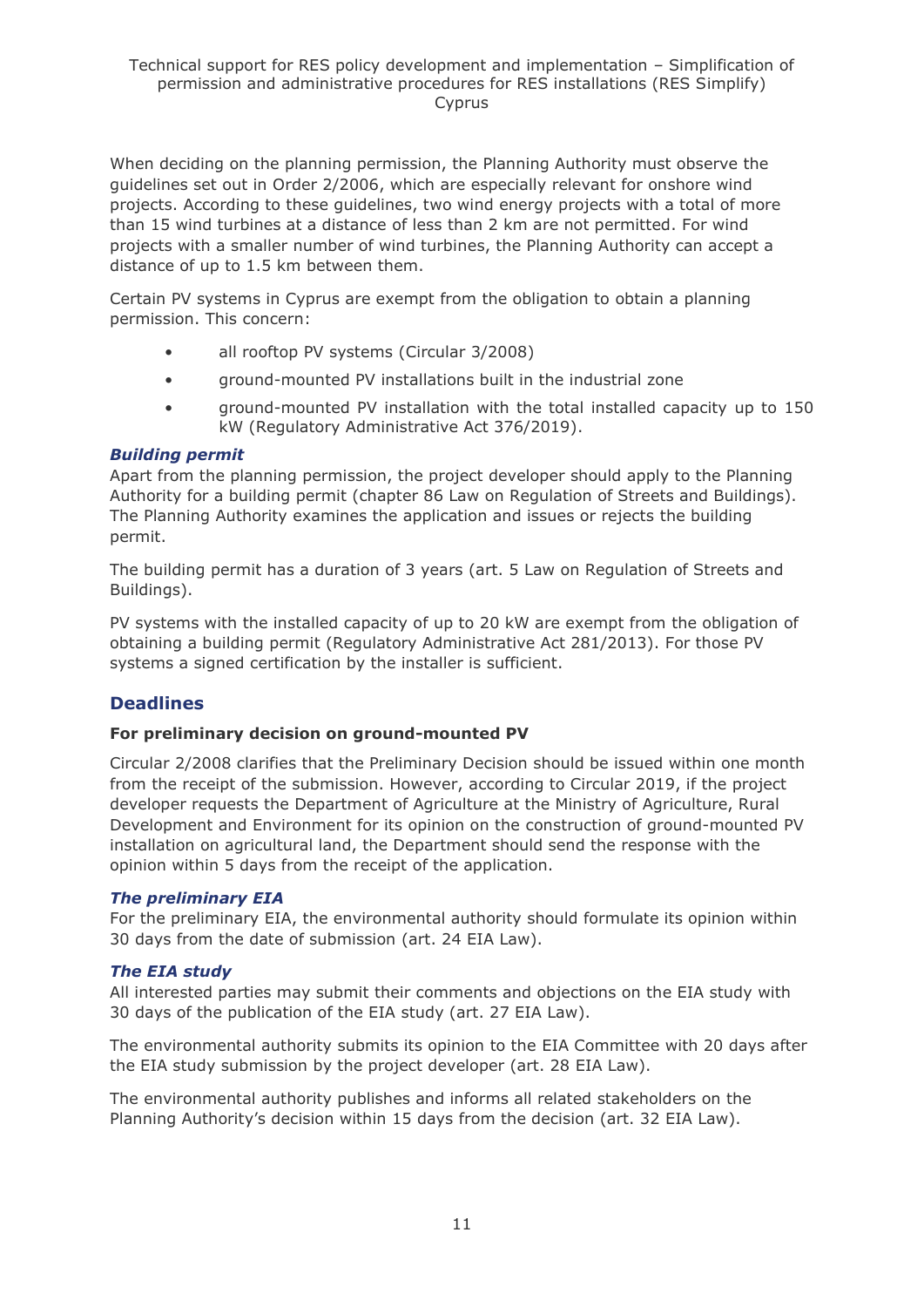#### Technical support for RES policy development and implementation – Simplification of permission and administrative procedures for RES installations (RES Simplify) Cyprus

### *Planning permission*

Authorities such as the Archaeological Service, the Forest Department, the Water Development Department, the Ministry of Defence or the Civil Aviation Agency should submit their non-compulsory expert opinions within 10 days from the day the Planning Authority has informed them accordingly (Circular 2019).

The Planning Authority should inform the project developer about its decision with 3 months from the date of submission (art. 6 Regulatory Administrative Act 62/2016).

According to the stakeholders surveyed for this report, the deadlines set for the administrative authorisation procedure cannot be kept by the competent authorities. In practice, there are delays of approximately 1-2 months. The process per se is very complicated, especially when it comes to the evaluation of and decision on the EIA study (not the preliminary EIA), in which the Environmental Committee is involved. This necessitates a detailed preparatory work by the environmental authority (MOA Department of Environment, 2020). In addition, some of the employees of the Planning Authorities lack expertise (OEB, 2020b).

### **Detected barriers**

**High degree of bureaucracy.** The length of the administrative authorisation process has been a significant barrier for the developers of renewable energy projects in Cyprus for many years. The administrative process involves many different authorities and the duration of the process varies depending on the technologies. The administrative authorisation procedure may take 18 months for ground-mounted PV installations (up to 15 months for a 100 kW PV system) and 20 or more months for onshore wind projects. During the approval process, the renewable energy investor cannot be sure that the project will be approved, which adds uncertainty and increases the total project cost (OEB, 2020a).

**Environmental protection concerns hinder the development of renewable energy.** In Cyprus, environmental organisations have concerns related to the negative environmental impacts of renewable energy technologies, especially ground-mounted PV and onshore wind. This is an obstacle for the further development of the renewable energy sector. The main reason behind this barrier is the outdated spatial planning framework that does not take renewable energy sources into account. Also, the Environmental Committee consist of various stakeholders that reject the realisation of new renewable energy projects.

From 2020, Order 2/2006 and Circular 2019 contain provisions on the recommended sites for the installation of renewable energy technologies. However, there is no explicit prohibition to install these technologies on other sites than those recommended. Nevertheless, there are cases when the environmental and planning authorities 'a posteriori' do not allow the installation of renewable energy technologies on those sites, which creates additional difficulties in the realisation of those projects (OEB, 2020a).

**Need for coherent and specific RES Spatial Planning Framework.** The existing planning framework for renewable energy technologies can be characterised as old and not concrete. Order 2/2006 (see Sections 2.1.1. and 2.1.3.) on RES spatial planning was introduced based on the 2006 assumptions with regard to renewable energy deployment. However, the competent authorities are currently facing new projects with a substantially increased capacity. Order 2/2006 is not scientifically founded and provides only some general guidelines regarding the installation of renewable technologies. Thus, if, for example, an onshore wind power plant or a ground-mounted PV are projected on the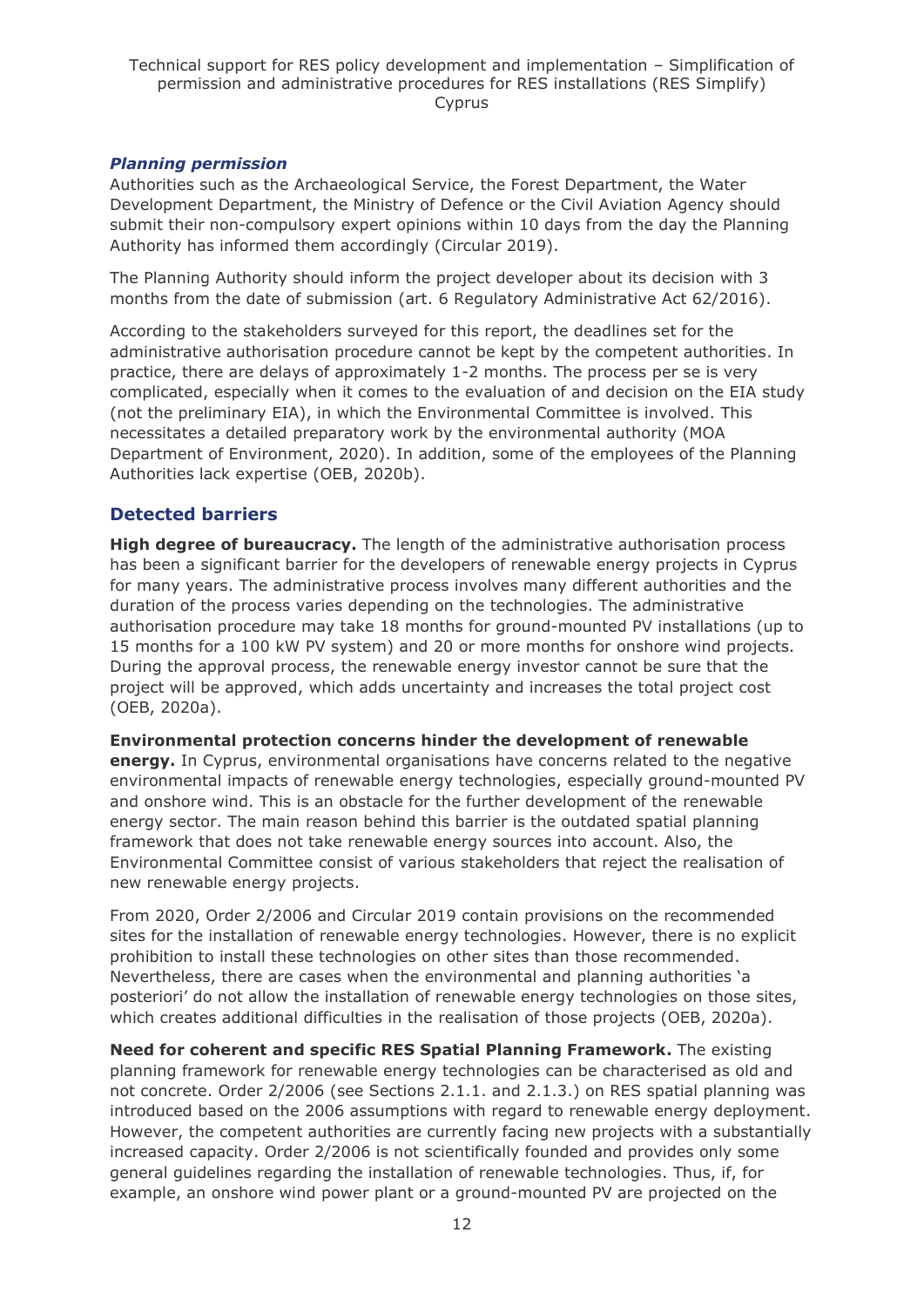high-yield land, Order 2/2006 contains no provisions in this respect and therefore other regulations have to be considered by the MOA Department of the Environment and the Environmental Committee (i.e., agriculture Circular 2019). As a result, the approval may be rejected due to environmental reasons, e.g., installation near a Natura 2000 site or on a high-yield field. As the NECP foresees the installation of additional 700 MW of renewable energy by 2030, an update of the existing RES Spatial Framework is needed. This new framework should clearly define where and which renewable energy projects and which capacities can be implemented (i.e., permitted). This would allow the environmental authority to streamline its approval process, as it would base its decisions on a reliable Spatial Planning Framework. In addition, the framework would allow project developers to adequately prepare an EIA study for their project based on predefined restrictions (MOA Department of Environment, 2020).

Due to the lack of a coherent framework, it is uncertain whether projects can be fully approved and installed, as every administrative body (e.g., Environmental Committee, Planning Authority) may stop the realisation of the project. As a result, the MOA Department of Environment has currently suspended the EIA authorisation process for renewable energy projects until a coherent RES spatial framework is in place (OEB, 2020b).

It is also argued that due to a complete lack of a comprehensive framework, the decision for the installation of a ground-mounted PV plant is based on pure economic criterial (available land, low prices) and not on environmental criteria, thus creating clientelism. It is common that the project developer is also the one that prepares the EIA study. Alternatively, a technical consultant is contracted but this is based on other criteria (lowest price and not on the quality of the expected EIA). This leads to the preparation of EIA studies of very low quality that do not take into consideration environmental implications (proximity to Natura 2000 sites, installation of agricultural land). The Environmental Committee or several of its members can express their objections but the project may finally obtain the Planning Permission. This is also aggravated by the fact that Planning Authority considers RES as an 'infrastructure development' and infrastructure developments are permitted to be located everywhere on the island. As a consequence, the Environmental Committee is confronted with a bulk of EIA studies of low quality that need to be re-examined on a case-to-case basis, thus creating unnecessary delays (Terra Cypria & Birdlife Cyprus, 2021).

According to environmental NGOs, it would be advisable to create a transparent RES spatial framework. Based on traffic-light system (green, orange, red) the sites and on a catalogue of pre-defined criteria, the potential locations for ground-mounted PV installations could be permitted. This would substantially ease the Environmental Committee's work (Terra Cypria & Birdlife Cyprus, 2021).

Apart from that, and so as to avoid clientelism the establishment of a State Fund supported by project developers is proposed. In that way, the clientelism between project developer and technical consultant will be avoided. The Fund that can be administered by the MOA Department of Environment may contract a technical consultant for the EIA study based on a register. In that way, the selection of technical consultants will be based on objective criteria and can lead to the composition of higher quality EIA studies (Terra Cypria & Birdlife Cyprus, 2020).

# **Identified good practice**

No good practice related to this process was identified.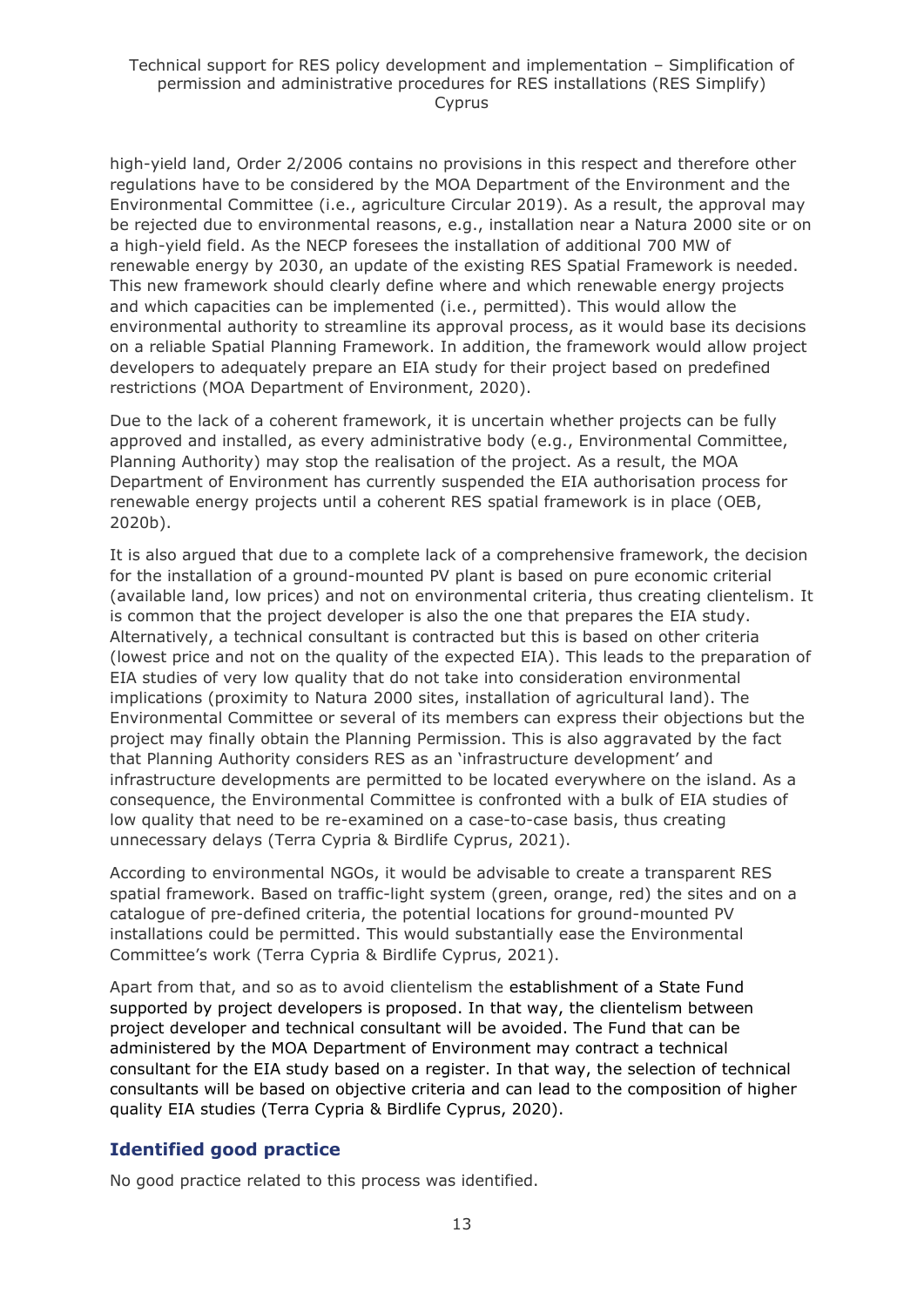# **2.1.4. Grid connection permit**

# <span id="page-13-0"></span>**Process flow**

Depending on the production capacity of the renewable energy installation, the application for the grid connection has to be submitted either to the distribution system operator (DSO) or the transmission system operator (TSO). DSO (Electricity Authority of Cyprus-EAC) is responsible for connecting installations with the total installed capacity of less than 8 MW. TSO (Transmission System Operator of Cyprus - TSOC) is the competent body for the connection of renewable power installations exceeding 8 MW (art. 84 Law on Regulation of Electricity Markets; sec. T 2.4.3 TDR 4.0). A technical study must be attached to the application that proves that all related technical requirements have been met (T 16.8.3 TDR 4.0).

After the grid operator has received and examined the application, it shall send a connection offer to the project developer within 90 working days (sec. T 2.4.5.1, T 2.4.6, D 1.4.1 TDR 4.0). The project developer must accept the terms for connection within the period specified in the connection offer (sec. T 2.4.5.2 TDR 4.0).

In practice, the grid connection procedure according to the provisions in the Transmission and Distribution Rules, as defined above, is explicitly described in the support schemes announcements that are issued on an occasional basis (once every year or every two years) by the Ministry of Energy, Commerce and Industry (art. 6 RES Law).

For ground-mounted PV and onshore wind, the latest support scheme ("Support Scheme for the Production of Electricity from Renewable Energy Sources in the framework of the Transitional Regulation of the Electricity Market with the final conclusion of the integration of the Projects in the Competitive Electricity Market") foresaw the following grid connection procedure (EAC, 2019a): Firstly, the project developer applies for a preliminary grid connection offer. In parallel, the project waits for the initial inclusion of the project in the support scheme. Then, the preliminary grid connection offer is issued and is accepted by the project developer. For that reason, the payment of 5% of the cost foreseen in the preliminary grid connection offer is necessary. Additionally, the project should submit a guarantee letter by the project developer (EUR 20/KW, max. EUR 10,000) and all related permissions and licences (planning permission, building permit). Then, the final connection offer is issued and accepted by the project developer. This signals the start of the realisation of grid connection works. The project developer also submits an Operation License Exemption (see Section 2.1.5.). Finally, a Power Purchase Agreement between the TSO or DSO and the project developer is signed and project is included in the Transitional/ Competitive Electricity Market.

### **Small-scale devices**

Roof-mounted PV up to 10 kW for domestic consumers can be operate under a netmetering scheme (SSRES, 2018). For the grid connection permit, operators of these systems shall submit their applications with the necessary supporting documents to the distribution grid operator (EAC) and pay an administrative fee of EUR 250 plus Value Added Tax (VAT). The application is examined and if it is approved, a net-metering agreement is signed.

As of 2020, only a net-metering scheme for rooftop PV up to 10 kW for domestic consumers is available. The application as well as the grid connection process is carried out electronically (SSRES 2020).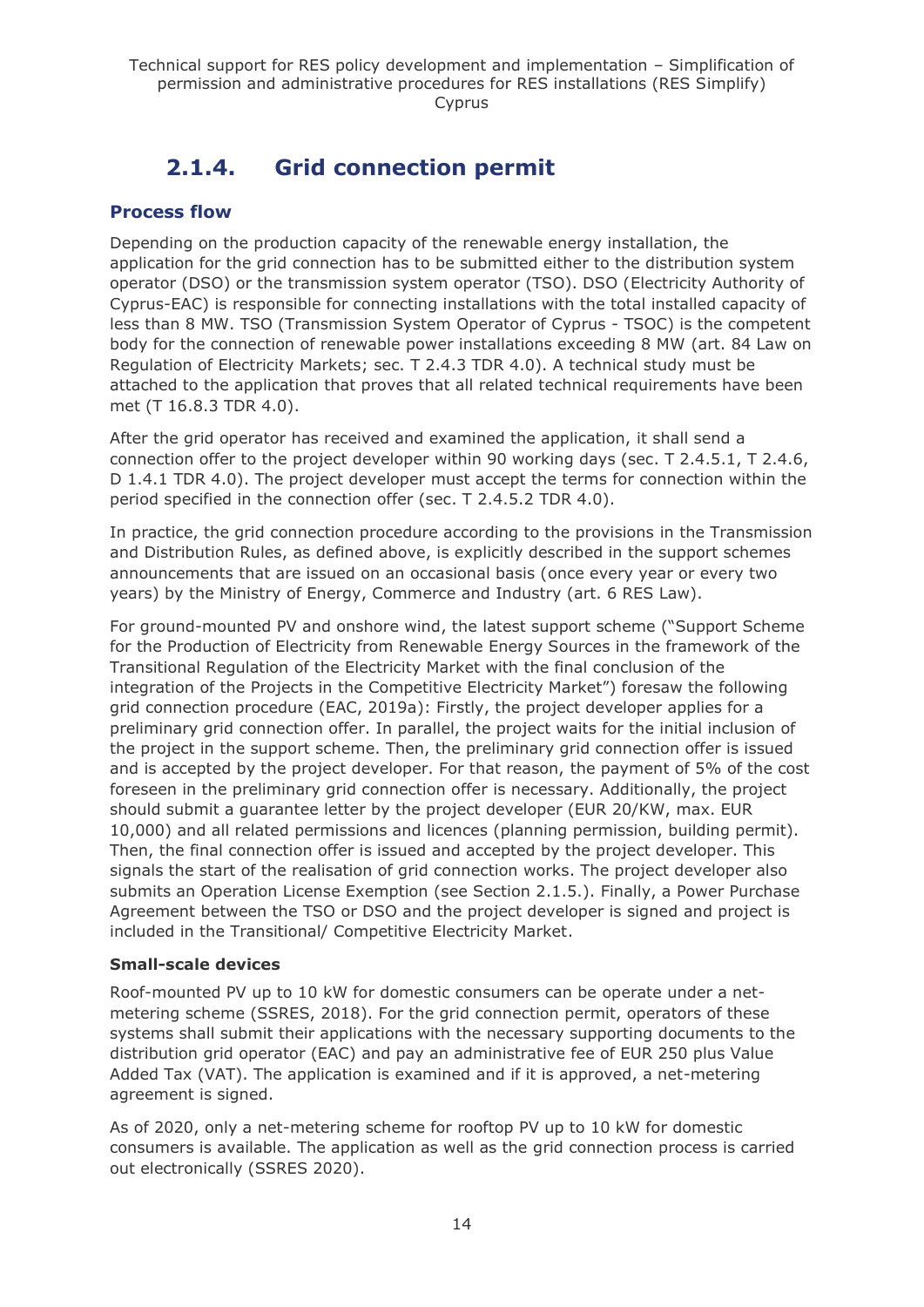# **Deadlines**

The following deadlines have been established under the latest support scheme for connecting the ground-mounted PV and onshore wind to the electricity grid (EAC, 2019a):

- within 30 days from the submission of the application, the project developer must accept the preliminary grid connection offer and pay the 5% of the preliminary grid connection cost as well as the guarantee letter;
- within 30 days from the issue of the final grid offer, the project developer must accept the final grid connection offer;
- within 30 days after the conclusion of the PPA, the project developer must submit an application to EAC for the plant's inclusion in the Transitional/ Competitive Electricity Market.

The grid operator must assess applications for residential rooftop PV systems up to 10 kW within 7 days. The installation of the PV system should be completed and connected to the grid within 3 months from the receipt of application. For new residences that are connected to the electricity grid, the grid connection timeframe is 6 months, and 12 months if grid expansion work is needed. EAC, i.e., the DSO is responsible for controlling the PV system within 25 days after the notification by the project developer that works are completed. (SSRES, 2018)

# **Detected barriers**

**Reinforcement works carried out by the grid operator.** The preliminary grid connection offer issued by the grid operator can foresee that the grid reinforcement work is required for the grid connection. However, the grid connection costs<sup>7</sup> cannot be calculated beforehand as they are decided on a case-by-case basis. As a result, project developers cannot fully integrate the grid connection costs in their initial technoeconomic study. Therefore, the study does not reflect the actual total investment cost. In many cases, the grid operator carries out the necessary grid expansion work and passes the cost on the project developer. The grid reinforcement work may reach EUR 0.5 million and even exceed the acquisition cost for the ground-mounted PV installation. In addition, there have been cases where grid access has not been granted by the grid operator due to the fact that the grid is congested in that area (OEB, 2020b).

### **Identified good practice**

<span id="page-14-0"></span>No good practice related to this process was identified.

# **2.1.5. Other**

### **Process flow**

Operation license is obligatory for all renewable energy projects. Every legal or natural person that wants to generate electricity should apply for it from the Cyprus Regulatory Energy Committee (CERA) (art. 31 par. 1 Law Regulating the Electricity Market).

 $<sup>7</sup>$  Here the unit cost (per km or per kW) is implied.</sup>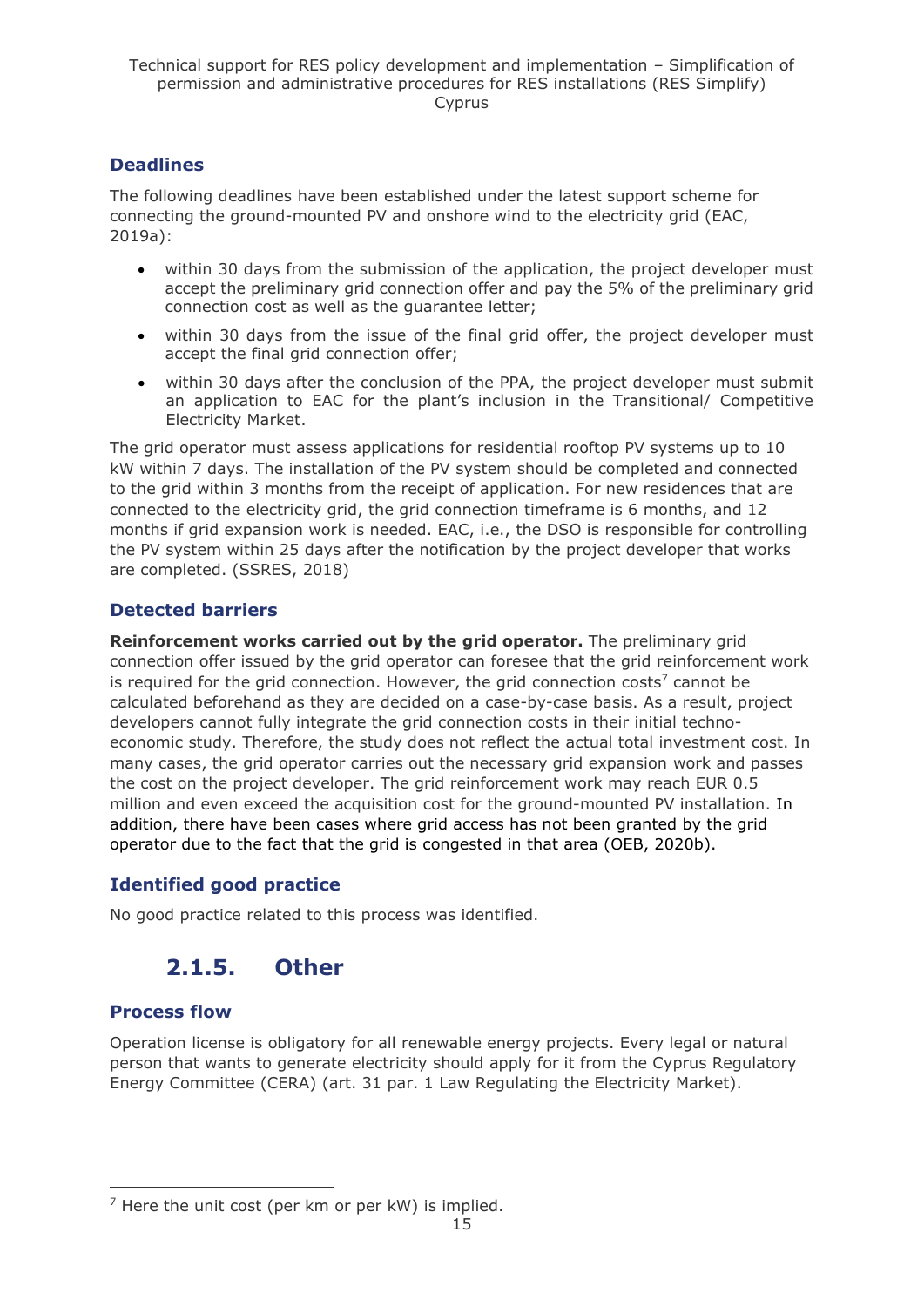However, RES projects below 5 MW and autoproducers below 1 MW can apply to CERA for an exemption from operation license (art. 35 par. 2 Law Regulating the Electricity Market).

The application for the operation license is submitted after the administrative authorisation procedure.

Similarly to the installation license, a standard application form is used for both the operation license and the exemption from the license (see section  $2.1.2$ .)<sup>8</sup>. The project developer should also provide information on the project (e.g., preferred start date, duration of the license, capacity). For renewable energy projects above 5MW, the license application includes questions on the consumer categories, the expected number of consumers to be supplied as well as their expected maximum demand. The CERA Committee holds a meeting and makes a decision to approve or reject the application. The decision is made available on CERA's website<sup>9</sup> (art. 38 par. 3 Law on Regulation of Electricity Markets).

The duration of the operation license is examined on a case-by-case basis (art. 10 Regulatory Administrative Act 538/2004).

### **Deadlines**

Within 2 months of submitting the application, CERA can request additional documents or data from the project developer (art. 4 Regulatory Administrative Act 538/2004). If CERA does not request any further information within 1 month, the application is considered complete.

Within 5 days from the submission of the application, the project developer should publish the application and any accompanying documents (e.g., topographical plan of the proposed planed construction) to make it available for public comments (art. 5 Regulatory Administrative Act 538/2004).

The deadline for public comments cannot be shorter than 15 days from the date the application is considered complete (art. 5 Regulatory Administrative Act 538/2004).

CERA's decision to grant or reject the license is due within 3 months from the date the application is considered complete (art. 8 Regulatory Administrative Act 538/2004).

The decision should be made public no later than within 45 days (art. 9 Regulatory Administrative Act 538/2004).

### **Detected barriers**

No barrier related to this process step was identified.

### **Identified good practice**

No good practice related to this process was identified.

<sup>&</sup>lt;sup>8</sup> Available at:<https://www.cera.org.cy/Templates/00001/data/hlektrismos/adeiodotisi/entipo-adeias.pdf> (in Greek)

<sup>&</sup>lt;sup>9</sup> Available at:<https://www.cera.org.cy/el-gr/apofasis-adeiodotisis> (in Greek)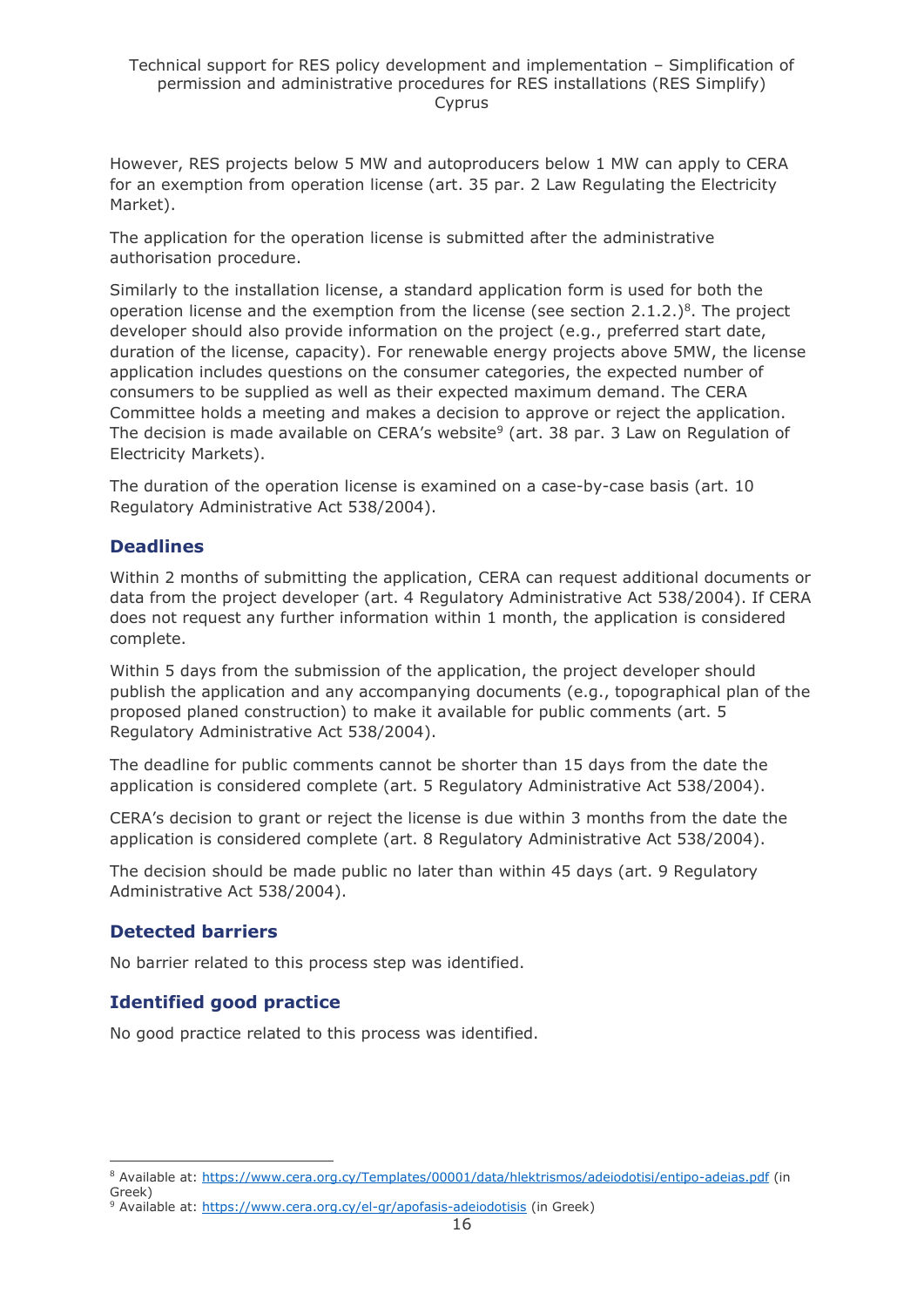# <span id="page-16-0"></span>**3. Use of IT systems**

MOA keeps an online record of all EIA submissions as well as their relevant documents (art. 40 EIA Law). However, the project developer is obliged to submit the EIA study in 6 written copies and 25 CD copies (Charalambous, 2020).

For residential rooftop PV systems up to 10 kW that will operate under a net-metering scheme, the whole approval and grid connection process is done electronically<sup>10</sup>. The COVID-19 crisis has prompted authorities such as EAC to carry out licensing procedure electronically (OEB, 2020b).

# <span id="page-16-1"></span>**4. Complaint procedure**

### *EIA and planning permission*

Interested third parties (legal persons), whose main mission is environmental protection, may submit an appeal against the Environmental Authority's opinion to the Ministerial Council. If it is approved, the Environmental Authority is obliged to re-examine the EIA submission (art. 48 EIA Law). Alternatively, any interested third party can submit an appeal to the Supreme Court (MOA Environment Department, 2020).

### *Planning Permission*

Interested third parties can submit an appeal against the positive or negative decision of the Planning Authority on the planning permission. The appeal is submitted to the Ministerial Council. The Ministerial Council should examine the Planning Authority's decision and decides whether it should be re-examined by the Planning Authority (art. 8- 10 Regulatory Administrative Act 62/2016; art. 31 Law on Urban and Spatial Planning of 1972). Alternatively, the interested third party has the right to appeal to the Supreme Court<sup>11</sup> (art. 45 Law on Urban and Spatial Planning of 1972).

### *Building permit*

With regard to the building permit, an appeal against the approval or rejection of the permit can be submitted by any interested third party to the Minister of Interior and, if needed, to the Supreme Court (art. 18 Law on Regulation of Streets and Buildings).

In practice, very few cases have been initiated so far (MOA Environment Department, 2020). Nevertheless, according to the Cyprus Employers and Industrialists Federation (OEB, 2020b), many projects were already rejected before the EIA was submitted. The rejection could basically come from the local councils or the MOA Department of Agriculture (e.g., installation of power plants on 'high-yield' agricultural land). However, it is also noted by environmental NGOs that even if a case reaches the court, the decision on the appeal is based on technical criteria and not on environmental criteria. Therefore, the appeal is based on the question whether the administrative criteria and process are followed and respected (Terra Cypria & Birdlife Cyprus, 2020)

# <span id="page-16-2"></span>**5. Specific features to ease administrative procedure**

Table 2 below provides information on the existing specific features to ease administrative procedures in Cyprus.

<sup>10</sup> <https://resecfund.org.cy/>

<sup>11</sup> [http://www.supremecourt.gov.cy/judicial/sc.nsf/home\\_el/home\\_el?opendocument](http://www.supremecourt.gov.cy/judicial/sc.nsf/home_el/home_el?opendocument)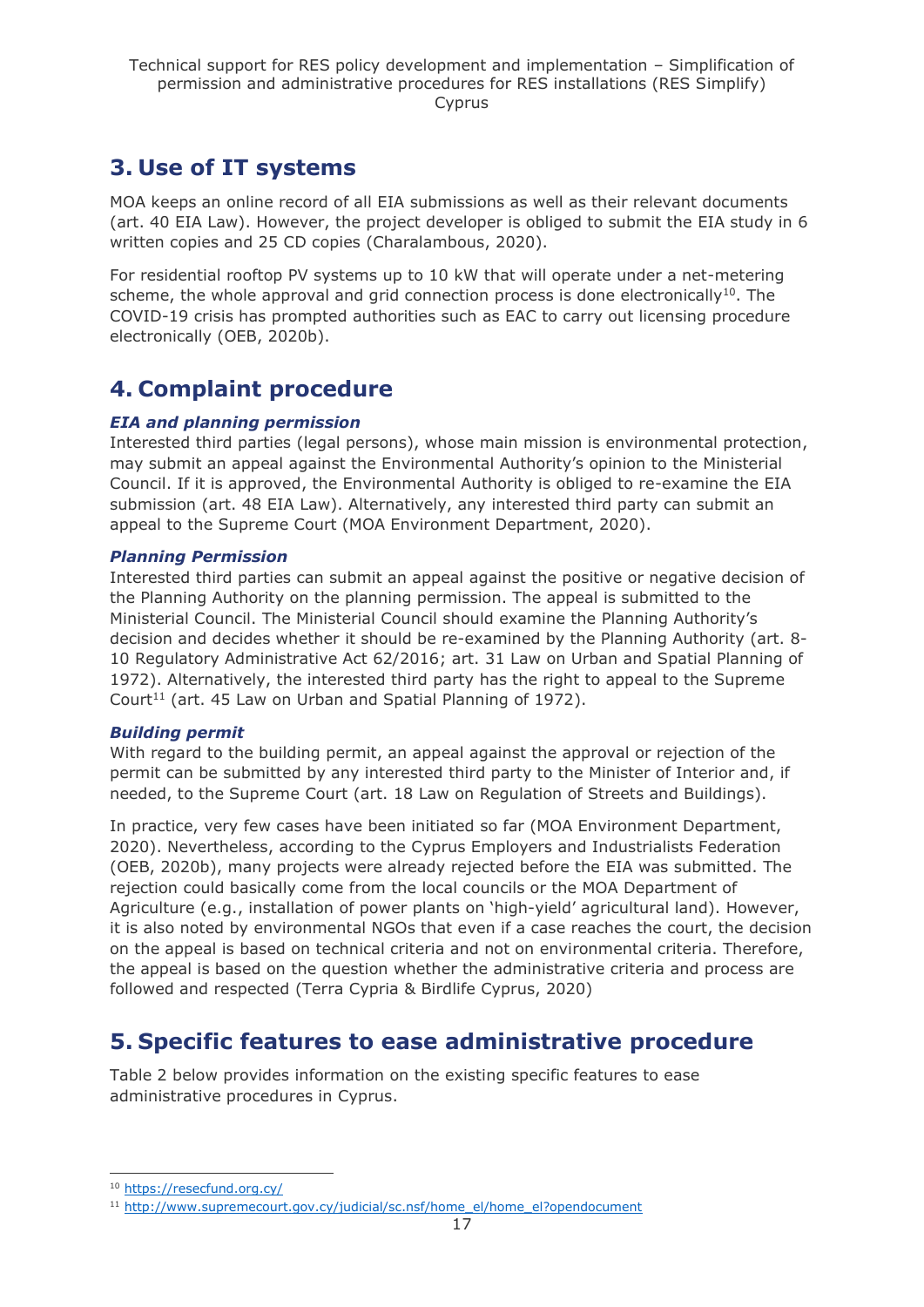| <b>Specific feature</b>                               | <b>Existing</b> | <b>Short description</b>                                                                                                                                                                                                                                                                                                                                                                                                                                                                                                                                                                                                                                                                                                                                                                                                                                                                                                                                                                                                                                                                                                                                                                                                                                                                                                                                                                                                                                                                                                                                                                                                     |
|-------------------------------------------------------|-----------------|------------------------------------------------------------------------------------------------------------------------------------------------------------------------------------------------------------------------------------------------------------------------------------------------------------------------------------------------------------------------------------------------------------------------------------------------------------------------------------------------------------------------------------------------------------------------------------------------------------------------------------------------------------------------------------------------------------------------------------------------------------------------------------------------------------------------------------------------------------------------------------------------------------------------------------------------------------------------------------------------------------------------------------------------------------------------------------------------------------------------------------------------------------------------------------------------------------------------------------------------------------------------------------------------------------------------------------------------------------------------------------------------------------------------------------------------------------------------------------------------------------------------------------------------------------------------------------------------------------------------------|
| Simultaneous procedures                               | no              |                                                                                                                                                                                                                                                                                                                                                                                                                                                                                                                                                                                                                                                                                                                                                                                                                                                                                                                                                                                                                                                                                                                                                                                                                                                                                                                                                                                                                                                                                                                                                                                                                              |
| National contact points and<br>one-stop-shops         | no              |                                                                                                                                                                                                                                                                                                                                                                                                                                                                                                                                                                                                                                                                                                                                                                                                                                                                                                                                                                                                                                                                                                                                                                                                                                                                                                                                                                                                                                                                                                                                                                                                                              |
| Application of $2+1$ and $1+1$<br>rules               | no              |                                                                                                                                                                                                                                                                                                                                                                                                                                                                                                                                                                                                                                                                                                                                                                                                                                                                                                                                                                                                                                                                                                                                                                                                                                                                                                                                                                                                                                                                                                                                                                                                                              |
| Simple notification<br>procedure                      | no              |                                                                                                                                                                                                                                                                                                                                                                                                                                                                                                                                                                                                                                                                                                                                                                                                                                                                                                                                                                                                                                                                                                                                                                                                                                                                                                                                                                                                                                                                                                                                                                                                                              |
| Pre-planning                                          | no              |                                                                                                                                                                                                                                                                                                                                                                                                                                                                                                                                                                                                                                                                                                                                                                                                                                                                                                                                                                                                                                                                                                                                                                                                                                                                                                                                                                                                                                                                                                                                                                                                                              |
| Pre-application consultation                          | yes             | Prior to the submission of the EIA study, the project<br>developer is obliged to make the EIA study available<br>to public and to carry out at least one public hearing<br>(art. 26 par. 7 EIA Law). In practice, this public<br>hearing may take several forms. There can be a<br>presentation of the project, information leaflets to<br>the local community, SMS sent by the local<br>authority. In addition, the project developer can<br>send a copy of the EIA study to the local authority<br>administration and all interested citizens may go<br>there and examine the EIA study. In any case, the<br>public consultation comments should be included in<br>the EIA study (MOA Department of Environment,<br>$2020$ ).<br>In practice, only in very few cases comments on<br>renewable energy projects were submitted (MOA<br>Department of Environment, 2020). Thus, the<br>process exists but not many use it (OEB, 2020).<br>According<br>to<br>environmental<br>NGOs,<br>public<br>consultation has many flaws. Firstly, the MOA<br>Department of Environment has issued a guide on<br>how this public consultation can be carried out <sup>12</sup> but<br>it is not followed. Secondly, any objections and<br>comments raised during public consultation are<br>recorded but the project developer is not obliged to<br>take them into account. Thirdly, the place and time<br>of public presentation is inconvenient and hinders<br>stakeholders from participating. However, it should<br>be noted that the situation is considerably better<br>than 5-10 ago (Terra Cypria & Birdlife Cyprus,<br>$2020$ ). |
| Project acceptance<br>measures                        | yes             | 2% of the total revenues of the onshore wind park<br>are given to local communities of the municipal<br>territory where the plant is built. For 2019, this sum<br>was estimated at EUR 786,709 (RESEC Fund, 2020).                                                                                                                                                                                                                                                                                                                                                                                                                                                                                                                                                                                                                                                                                                                                                                                                                                                                                                                                                                                                                                                                                                                                                                                                                                                                                                                                                                                                           |
| Measures to streamline<br>litigation by third parties | no              |                                                                                                                                                                                                                                                                                                                                                                                                                                                                                                                                                                                                                                                                                                                                                                                                                                                                                                                                                                                                                                                                                                                                                                                                                                                                                                                                                                                                                                                                                                                                                                                                                              |
| Other                                                 | no              |                                                                                                                                                                                                                                                                                                                                                                                                                                                                                                                                                                                                                                                                                                                                                                                                                                                                                                                                                                                                                                                                                                                                                                                                                                                                                                                                                                                                                                                                                                                                                                                                                              |

#### *Table 2: Specific features to ease administrative procedures*

<sup>12</sup> <https://cutt.ly/PkzvoCl>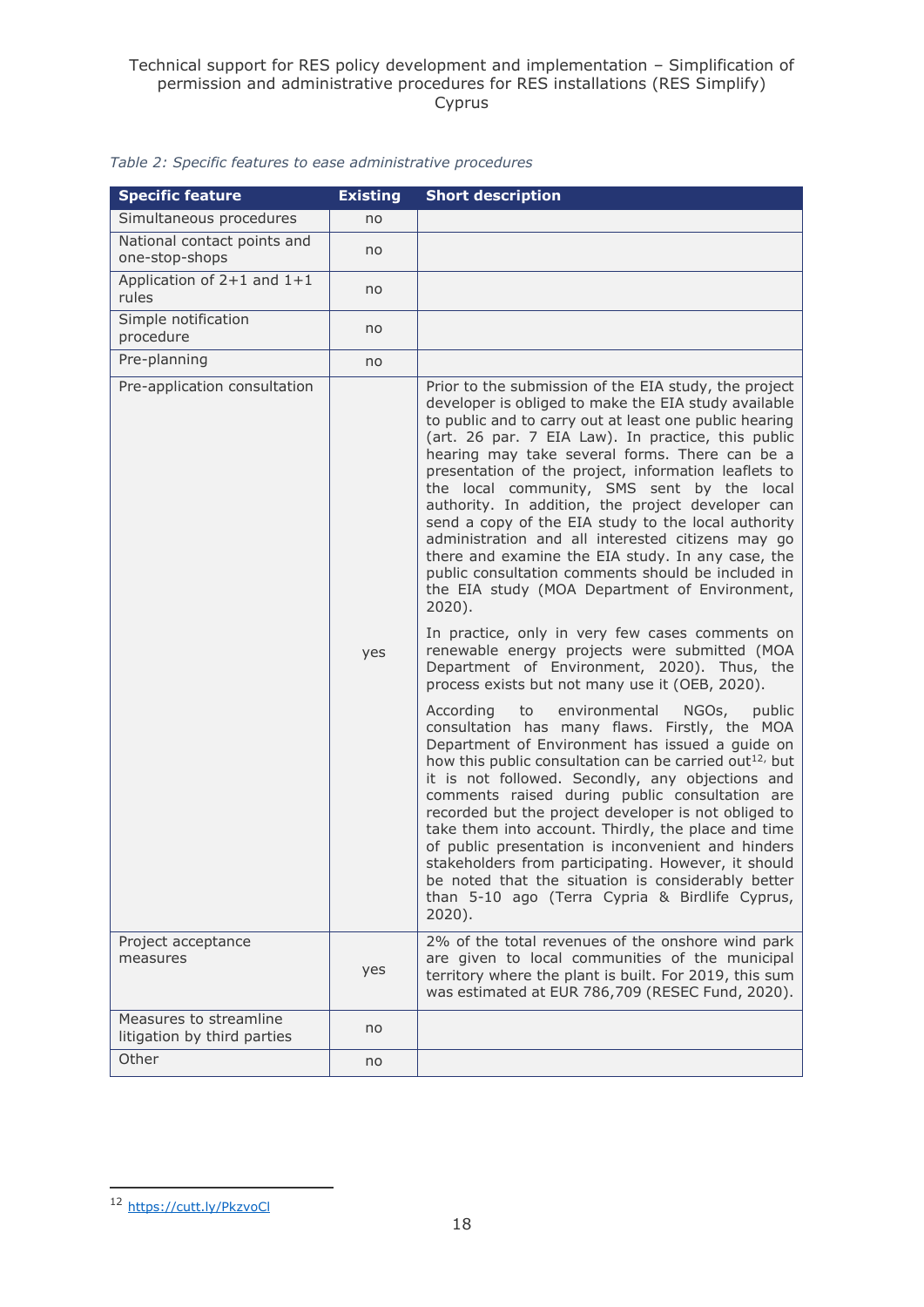# <span id="page-18-0"></span>**6. Indicators to measure the performance of the overall process**

Table 3 below provides information on the indicators to measure the performance of the overall administrative and grid connection process in Cyprus.

*Table 3: Performance indicators to assess administrative and grid connection processes*

| <b>Performance indicator</b>                                                                           | <b>Description</b>                                                                                                                                                                                                                                                                                                                                                                                                                                                                                                                                                                                                                                                                                                                                                                                        |
|--------------------------------------------------------------------------------------------------------|-----------------------------------------------------------------------------------------------------------------------------------------------------------------------------------------------------------------------------------------------------------------------------------------------------------------------------------------------------------------------------------------------------------------------------------------------------------------------------------------------------------------------------------------------------------------------------------------------------------------------------------------------------------------------------------------------------------------------------------------------------------------------------------------------------------|
| Average response time by<br>the competent authorities<br>and TSO/DSO for grid<br>connection procedures | The response time depends on the individual projects and no<br>average value can be provided (OEB, 2020).                                                                                                                                                                                                                                                                                                                                                                                                                                                                                                                                                                                                                                                                                                 |
| Process duration                                                                                       | For onshore wind, the entire permitting process (including grid<br>connection) may take up to 24 months. In the case of ground-<br>mounted PV, the process can have a duration of 15-18 months<br>(OEB, 2020).                                                                                                                                                                                                                                                                                                                                                                                                                                                                                                                                                                                            |
| Project approval rates                                                                                 | No information on the approval rates available, except that under<br>the 'Support Scheme for the Production of Electricity from<br>Renewable Energy Sources in the framework of the Transitional<br>Regulation of the Electricity Market with the final conclusion of the<br>integration of the Projects in the Competitive Electricity Market'<br>installation of 361 MW in total is planned. The first 100 MW<br>(basically ground-mounted PV) approved during the first phase of<br>the scheme will be fully realised. However, it is unclear whether<br>the rest of the approved capacity (150 MW) can be realised. In any<br>case, projects totalling approx. 50 MW were urged to change their<br>location (installation on high yield field objected by local planning<br>authorities) (OEB, 2020). |
| Costs of administrative<br>processes                                                                   | For the installation and operation license processing a fee of 8.5430<br>EUR ct/kW is charged (Regulatory Administrative Act 365/2007).                                                                                                                                                                                                                                                                                                                                                                                                                                                                                                                                                                                                                                                                   |
|                                                                                                        | With regard to the preliminary decision in the administrative<br>authorisation step, project developer should also pay an application<br>fee, which varies per technology. For roof-top PV systems, the fee<br>is set at EUR 125, while for ground-mounted PV installations and<br>onshore wind power plants the respective fee amounts to EUR 125/<br>100 m <sup>2</sup> (max. fee EUR 1,250) (Regulatory Administrative Act<br>28/2013).                                                                                                                                                                                                                                                                                                                                                                |
|                                                                                                        | The grid connection cost for a ground-mounted PV installation up<br>to 8 MW (i.e., connected to the distribution grid) may reach EUR<br>0.5 million (EAC, 2019b).                                                                                                                                                                                                                                                                                                                                                                                                                                                                                                                                                                                                                                         |
| Share of permits that are<br>legally challenged                                                        | Very few (3 appeals in 3 years out of 250 MW of submission) (MOA<br>Department of Environment, 2020).                                                                                                                                                                                                                                                                                                                                                                                                                                                                                                                                                                                                                                                                                                     |
| Share of legal challenges<br>that are overruled                                                        | Almost no legal challenge has been overruled.                                                                                                                                                                                                                                                                                                                                                                                                                                                                                                                                                                                                                                                                                                                                                             |
| Stakeholder interests                                                                                  | A public consultation procedure is to be carried out within the frame<br>of administrative authorisation procedure (EIA approval and<br>planning permission, see Section 2.1.4.). The procedure in the<br>administrative authorisation procedure provides all interested third<br>parties with the possibility to express their views and objections<br>with regard to the planned renewable energy projects (see Section<br>2.1.4.). The process exists, but not many use it (OEB, 2020). In<br>many cases, stakeholders' interests are rarely taken into<br>consideration. As the objections are rare, due to the legal system<br>(s. Barriers 4.1), the only way that stakeholders can make their<br>voices heard is through the publication of newspaper articles.                                    |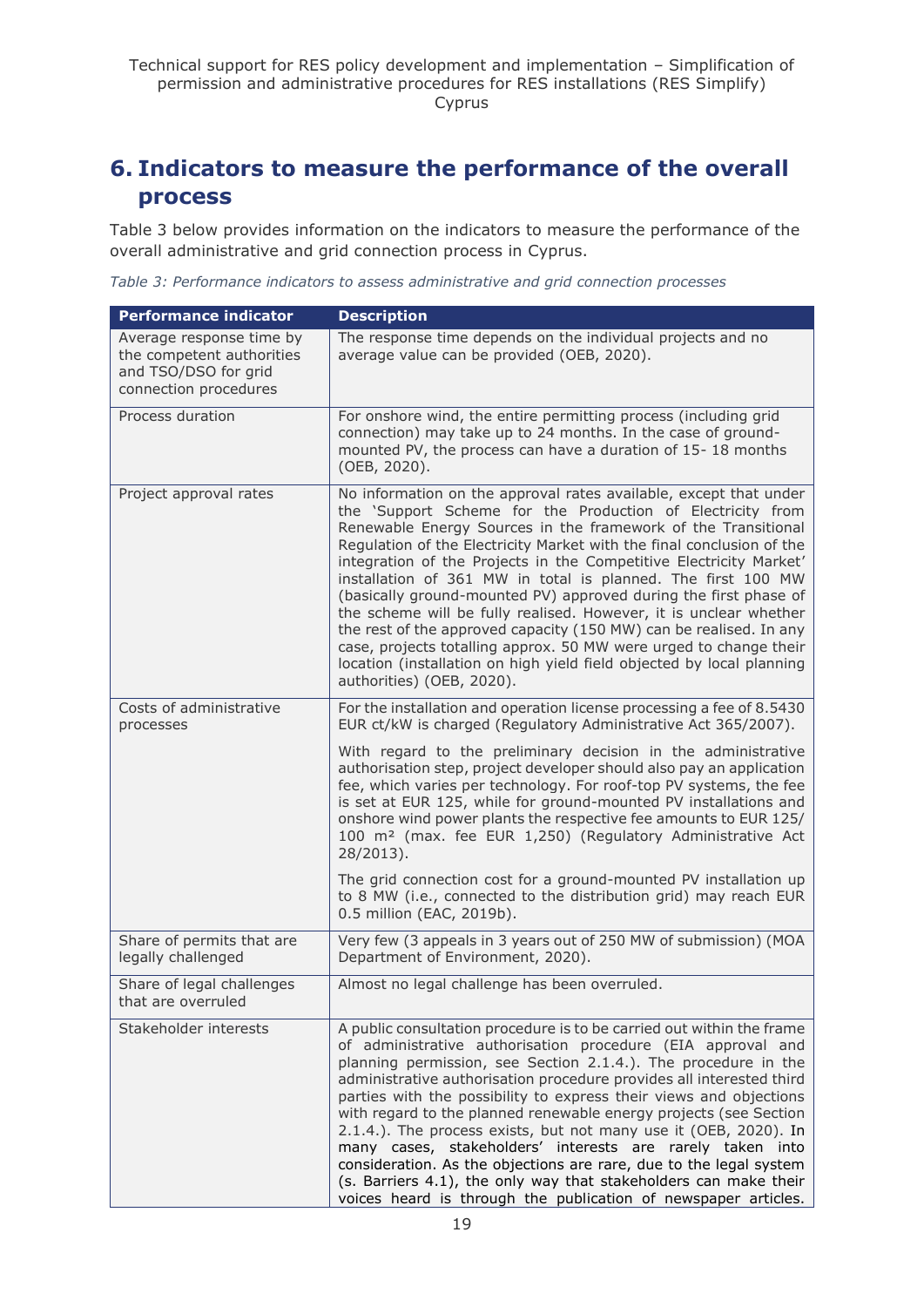#### Technical support for RES policy development and implementation – Simplification of permission and administrative procedures for RES installations (RES Simplify) Cyprus

| However, this has led, at least in one case, a project developer to |
|---------------------------------------------------------------------|
| sue environmental organisations for libel and loss economic gains   |
| (Terra Cypria & Birdlife Cyprus, 2020).                             |
|                                                                     |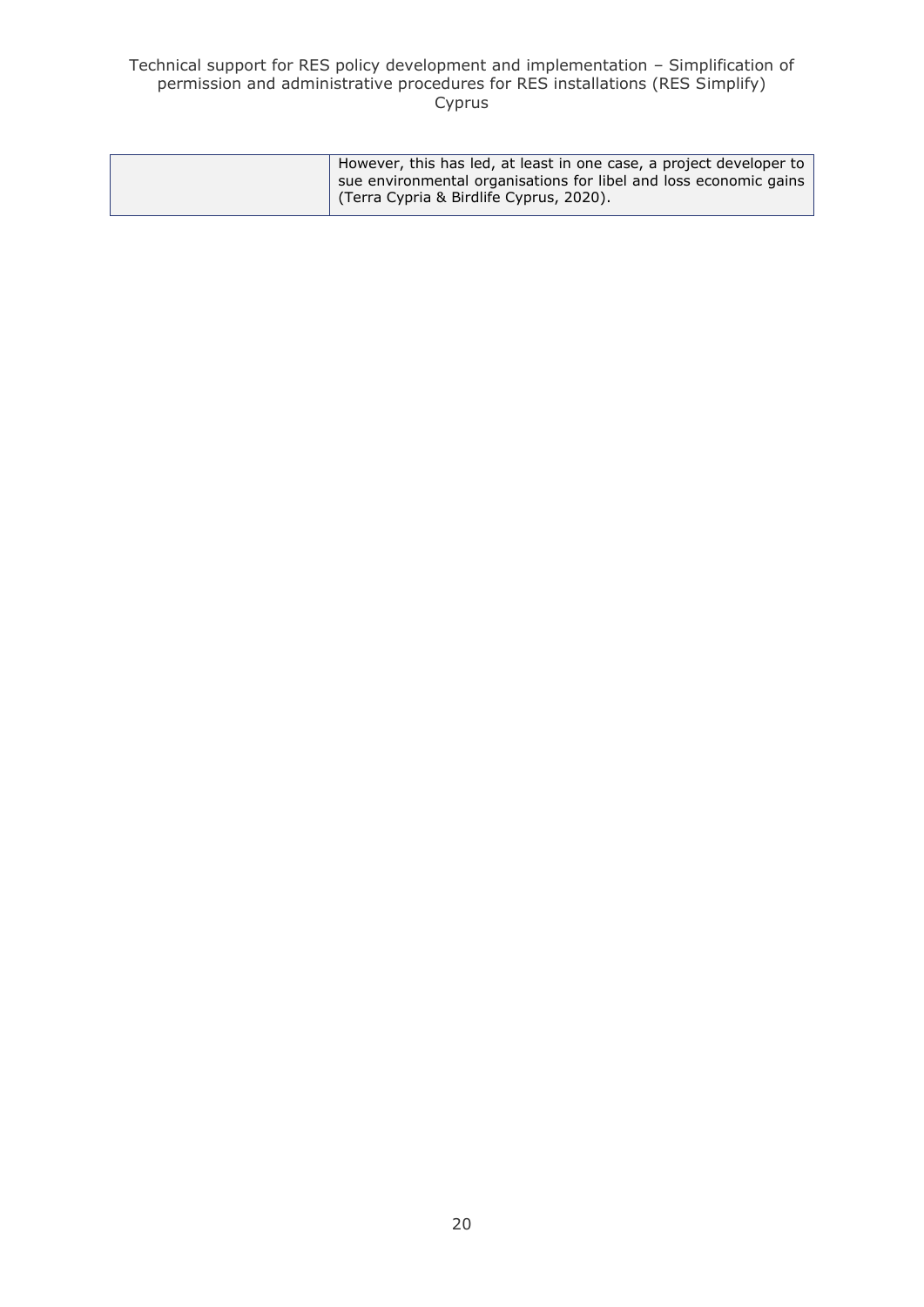# <span id="page-20-0"></span>**References**

- Charalambous, Anthi, 2020. Anthi Charalambous, Head of Energy & Environment Service- Cyprus Employers and Industrialists Federation Presentation- EU and Cyprus Legislation on EIA- Ευρωπαϊκή & Κυπριακή Νομοθεσία για τις ΜΕΕΠ. 11.11.2020.
- EAC, 2019a. Grid Connection Procedure under the "Support Scheme for the Production of Electricity from Renewable Energy Sources in the framework of the Transitional Regulation of the Electricity Market with the final conclusion of the integration of the Projects in the Competitive Electricity Market" Electricity Authority of Cyprus-Διαδικασία Σύνδεσης Συστημάτων Παραγωγής Ηλεκτρισμού Από ΑΠΕ Στο Δίκτυο Διανομής Και Πρόνοιες Και Άλλες Τεχνικές Απαιτήσεις που Αφορούν Το Σχέδιο Του ΥΕΕΒ με Τίτλο: «Σχέδιο για Την Παραγωγή Ηλεκτρισμού Από ΑΠΕ Στο Πλαίσιο Της Μεταβατικής Ρύθμισης Της Αγοράς Ηλεκτρισμού Με Τελική Κατάληξη Την Ένταξη Των Έργων Στην Ανταγωνιστική Αγορά Ηλεκτρισμού»- Available at: [<https://www.eac.com.cy/EL/RegulatedActivities/Distribution/RESsystems/Docum](https://www.eac.com.cy/EL/RegulatedActivities/Distribution/RESsystems/Documents/%CE%94%CE%99%CE%91%CE%94%20%CE%94%CE%99%CE%91%CE%A3%20%CE%A3%CE%A5%CE%A3%CE%A4%CE%97%CE%9C%CE%91%CE%A4%CE%A9%CE%9D%20%CE%A0%CE%91%CE%A1%CE%91%CE%93%CE%A9%CE%93%CE%97%CE%A3%20%CE%91%CE%A0%CE%95%20%CE%9C%CE%95%CE%A4%CE%91%CE%92%CE%91%CE%A4%CE%99%CE%9A%CE%97%CE%A3%2020-09-19.pdf) [ents/%CE%94%CE%99%CE%91%CE%94%20%CE%94%CE%99%CE%91%CE%](https://www.eac.com.cy/EL/RegulatedActivities/Distribution/RESsystems/Documents/%CE%94%CE%99%CE%91%CE%94%20%CE%94%CE%99%CE%91%CE%A3%20%CE%A3%CE%A5%CE%A3%CE%A4%CE%97%CE%9C%CE%91%CE%A4%CE%A9%CE%9D%20%CE%A0%CE%91%CE%A1%CE%91%CE%93%CE%A9%CE%93%CE%97%CE%A3%20%CE%91%CE%A0%CE%95%20%CE%9C%CE%95%CE%A4%CE%91%CE%92%CE%91%CE%A4%CE%99%CE%9A%CE%97%CE%A3%2020-09-19.pdf) [A3%20%CE%A3%CE%A5%CE%A3%CE%A4%CE%97%CE%9C%CE%91%CE%A](https://www.eac.com.cy/EL/RegulatedActivities/Distribution/RESsystems/Documents/%CE%94%CE%99%CE%91%CE%94%20%CE%94%CE%99%CE%91%CE%A3%20%CE%A3%CE%A5%CE%A3%CE%A4%CE%97%CE%9C%CE%91%CE%A4%CE%A9%CE%9D%20%CE%A0%CE%91%CE%A1%CE%91%CE%93%CE%A9%CE%93%CE%97%CE%A3%20%CE%91%CE%A0%CE%95%20%CE%9C%CE%95%CE%A4%CE%91%CE%92%CE%91%CE%A4%CE%99%CE%9A%CE%97%CE%A3%2020-09-19.pdf) [4%CE%A9%CE%9D%20%CE%A0%CE%91%CE%A1%CE%91%CE%93%CE%A9](https://www.eac.com.cy/EL/RegulatedActivities/Distribution/RESsystems/Documents/%CE%94%CE%99%CE%91%CE%94%20%CE%94%CE%99%CE%91%CE%A3%20%CE%A3%CE%A5%CE%A3%CE%A4%CE%97%CE%9C%CE%91%CE%A4%CE%A9%CE%9D%20%CE%A0%CE%91%CE%A1%CE%91%CE%93%CE%A9%CE%93%CE%97%CE%A3%20%CE%91%CE%A0%CE%95%20%CE%9C%CE%95%CE%A4%CE%91%CE%92%CE%91%CE%A4%CE%99%CE%9A%CE%97%CE%A3%2020-09-19.pdf) [%CE%93%CE%97%CE%A3%20%CE%91%CE%A0%CE%95%20%CE%9C%CE%](https://www.eac.com.cy/EL/RegulatedActivities/Distribution/RESsystems/Documents/%CE%94%CE%99%CE%91%CE%94%20%CE%94%CE%99%CE%91%CE%A3%20%CE%A3%CE%A5%CE%A3%CE%A4%CE%97%CE%9C%CE%91%CE%A4%CE%A9%CE%9D%20%CE%A0%CE%91%CE%A1%CE%91%CE%93%CE%A9%CE%93%CE%97%CE%A3%20%CE%91%CE%A0%CE%95%20%CE%9C%CE%95%CE%A4%CE%91%CE%92%CE%91%CE%A4%CE%99%CE%9A%CE%97%CE%A3%2020-09-19.pdf) [95%CE%A4%CE%91%CE%92%CE%91%CE%A4%CE%99%CE%9A%CE%97%C](https://www.eac.com.cy/EL/RegulatedActivities/Distribution/RESsystems/Documents/%CE%94%CE%99%CE%91%CE%94%20%CE%94%CE%99%CE%91%CE%A3%20%CE%A3%CE%A5%CE%A3%CE%A4%CE%97%CE%9C%CE%91%CE%A4%CE%A9%CE%9D%20%CE%A0%CE%91%CE%A1%CE%91%CE%93%CE%A9%CE%93%CE%97%CE%A3%20%CE%91%CE%A0%CE%95%20%CE%9C%CE%95%CE%A4%CE%91%CE%92%CE%91%CE%A4%CE%99%CE%9A%CE%97%CE%A3%2020-09-19.pdf) [E%A3%2020-09-19.pdf>](https://www.eac.com.cy/EL/RegulatedActivities/Distribution/RESsystems/Documents/%CE%94%CE%99%CE%91%CE%94%20%CE%94%CE%99%CE%91%CE%A3%20%CE%A3%CE%A5%CE%A3%CE%A4%CE%97%CE%9C%CE%91%CE%A4%CE%A9%CE%9D%20%CE%A0%CE%91%CE%A1%CE%91%CE%93%CE%A9%CE%93%CE%97%CE%A3%20%CE%91%CE%A0%CE%95%20%CE%9C%CE%95%CE%A4%CE%91%CE%92%CE%91%CE%A4%CE%99%CE%9A%CE%97%CE%A3%2020-09-19.pdf) [Accessed 21 December 2020].
- EAC, 2019b. Grid Connection Procedure under the "Support Scheme for the Production of Electricity from Renewable Energy Sources in the framework of the Transitional Regulation of the Electricity Market with the final conclusion of the integration of the Projects in the Competitive Electricity Market"-Electricity Authority of Cyprus Presentation- Διαδικασία Σύνδεσης Συστημάτων Παραγωγής Ηλεκτρισμού Από ΑΠΕ Στο Δίκτυο Διανομής που Αφορούν Το Σχέδιο Του ΥΕΕΒ με Τίτλο: «Σχέδιο για Την Παραγωγή Ηλεκτρισμού Από ΑΠΕ Στο Πλαίσιο Της Μεταβατικής Ρύθμισης Της Αγοράς Ηλεκτρισμού Με Τελική Κατάληξη Την Ένταξη Των Έργων Στην Ανταγωνιστική Αγορά Ηλεκτρισμού»- 01.06.2019
- Eurostat, 2020. SHARES summary results 2019. Available at: [<https://ec.europa.eu/eurostat/web/energy/data/shares>](https://ec.europa.eu/eurostat/web/energy/data/shares) [Accessed 21 December 2020].
- Republic of Cyprus, 2020: Cyprus' Integrated National Energy and Climate Plan. Available at:

[<https://ec.europa.eu/energy/sites/ener/files/documents/cy\\_final\\_necp\\_main\\_en.](https://ec.europa.eu/energy/sites/ener/files/documents/cy_final_necp_main_en.pdf) [pdf>](https://ec.europa.eu/energy/sites/ener/files/documents/cy_final_necp_main_en.pdf) [Accessed 21 December 2020].

RESEC Fund, 2020. Unaudited Financial Statement 2020. Available at: [<https://resecfund.org.cy/sites/default/files/2020-](https://resecfund.org.cy/sites/default/files/2020-11/%CE%9F%CE%B9%CE%BA%CE%BF%CE%BD%CE%BF%CE%BC%CE%B9%CE%BA%CE%AD%CF%82%20%CE%9A%CE%B1%CF%84%CE%B1%CF%83%CF%84%CE%AC%CF%83%CE%B5%CE%B9%CF%82%202019.pdf) [11/%CE%9F%CE%B9%CE%BA%CE%BF%CE%BD%CE%BF%CE%BC%CE%B9%](https://resecfund.org.cy/sites/default/files/2020-11/%CE%9F%CE%B9%CE%BA%CE%BF%CE%BD%CE%BF%CE%BC%CE%B9%CE%BA%CE%AD%CF%82%20%CE%9A%CE%B1%CF%84%CE%B1%CF%83%CF%84%CE%AC%CF%83%CE%B5%CE%B9%CF%82%202019.pdf) [CE%BA%CE%AD%CF%82%20%CE%9A%CE%B1%CF%84%CE%B1%CF%83%C](https://resecfund.org.cy/sites/default/files/2020-11/%CE%9F%CE%B9%CE%BA%CE%BF%CE%BD%CE%BF%CE%BC%CE%B9%CE%BA%CE%AD%CF%82%20%CE%9A%CE%B1%CF%84%CE%B1%CF%83%CF%84%CE%AC%CF%83%CE%B5%CE%B9%CF%82%202019.pdf) [F%84%CE%AC%CF%83%CE%B5%CE%B9%CF%82%202019.pdf>](https://resecfund.org.cy/sites/default/files/2020-11/%CE%9F%CE%B9%CE%BA%CE%BF%CE%BD%CE%BF%CE%BC%CE%B9%CE%BA%CE%AD%CF%82%20%CE%9A%CE%B1%CF%84%CE%B1%CF%83%CF%84%CE%AC%CF%83%CE%B5%CE%B9%CF%82%202019.pdf) [Accessed 21 December 2020].

### **Interviews**

- MOA Department of Environment, 2020. Konstantinidou, Joanna- Ministry of Agriculture, Rural Development and Environment. Interviewed on 21.12.20.
- MOI Planning Department, 2020. Official at the Ministry of Interior. Interviewed on 22.12.20.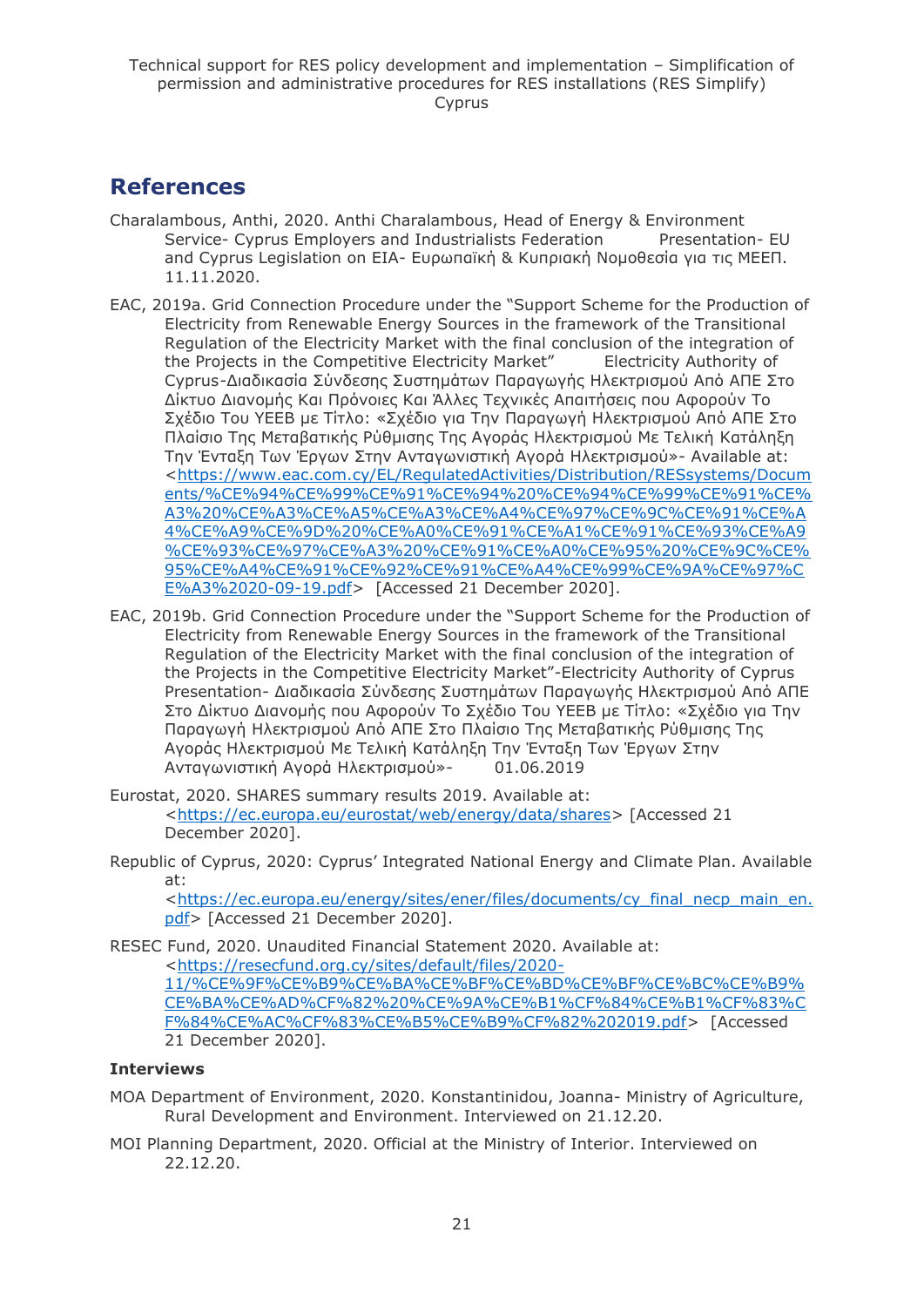- OEB, 2020a. Anthi Charalambous, Director of Energy & Environment Department- Cyprus Employers and Industrialists Federation. Interviewed on 30.04.2020.
- OEB, 2020b. Anthi Charalambous, Director of Energy & Environment Department- Cyprus Employers and Industrialists Federation. Interviewed on 28.12.2020.
- Terra Cypria & Bird Life Cyprus, 2021. Lefkios Sergidis, Martin Hellicar, Tassos Shialis and Christoforos Panagiotou. Interviewed on 13.01.2021

#### **Legislation**

- Law on Urban and Spatial Planning of 1972 (90/1972). Ο περί Πολεοδομίας και Χωροταξίας Νόμος του 1972 (90/1972).
- Regulatory Administrative Act 28/2013 Regulatory Administrative Act 28/2013- Regulations according to art. 86 of Law on Urban and Spatial Planning of 1972 (90/1972). περί Πολεοδομίας και Χωροταξίας Νόμος Κανονισμοί βάσει του άρθρου 86.
- Law Regulating the Electricity Market of 2003 (122(I)2003). Ο περί Ρύθμισης της Αγοράς Ηλεκτρισμού Νόμος του 2003 (122(I)/2003).
- Regulatory Administrative Act 538/2004 Law Regulating the Electricity MarketRegulations (License Issue)- ΚΠΔ 538/2004. Ο περί Ρύθμισης της Αγοράς Ηλεκτρισμού Νόμος του 2003 (122(I)/2003) Κανονισμοί- Έκδοση Αδειών.
- Regulatory Administrative Act 365/2007- Law Regulating the Electricity Market Regulations- License Fees ΚΠΔ 365/2007. Ο περί Ρύθμισης της Αγοράς Ηλεκτρισμού Νόμος του 2003 (122(I)/2003) Κανονισμοί- Τέλη Αδειών.
- EIA Law -Law on the Assessment of the Impact on the Environment of Certain Projects of 2018 (Law 127 (I) / 2018). Ο περί της Εκτίμησης των Επιπτώσεων στο Περιβάλλον από Ορισμένα Έργα Νόμος του 2018 (Ν. 127(I)/2018).
- Law on the Protection and Management of Wild Birds and Prey of 2003 (152 (I) / 2003). Ο περί Προστασίας και Διαχείρισης Άγριων Πτηνών και Θηραμάτων Νόμος του 2003 (152(I)/2003).
- Law on Environmental Protection The Nature and Wildlife Protection and Wildlife Act 2003 (153 (I) / 2003). Ο περί Προστασίας και Διαχείρισης της Φύσης και της Άγριας Ζωής Νόμος του 2003 (153(I)/2003).
- Regulatory Administrative Act 62/2016 Regulations according to art. 86 of Law on Urban and Spatial Planning of 1972 (90/1972). ΚΠΔ 62/2016- Ο περί Πολεοδομίας και Χωροταξίας Νόμος Κανονισμοί βάσει του άρθρου 86.
- Regulatory Administrative Act 376/2019 Regulations according to art. 86 of Law on Urban and Spatial Planning of 1972 (90/1972). ΚΠΔ 376/2019 - Ο περί Πολεοδομίας και Χωροταξίας Νόμος Κανονισμοί βάσει του άρθρου 86.
- Regulatory Administrative Act 376/2019 Regulations according to art. 86 of Law on Urban and Spatial Planning of 1972 (90/1972). ΚΠΔ 376/2019 - Ο περί Ρυθμίσεως Οδών και Οικοδομών Νόμος (ΚΕΦ.96) Διάταγμα Εξαίρεσης.
- Chapter 86 Law on Regulation of Streets and Buildings. Ο περί Ρυθμίσεως Οδών και Οικοδομών Νόμος (ΚΕΦ.96).
- SSRES 2018-Support Scheme for RES 2018. Σχέδιο Προώθησης Των Εγκαταστάσεων Φωτοβολταϊκών Συστημάτων, Συστημάτων Βιομάζας/Βιοαερίου.
- SSRES 2020-Support Scheme for RES 2020. Σχέδιο Χορηγιών Για Ενθάρρυνση Της Χρήσης Ανανεώσιμων Πηγών Ενέργειας Και Εξοικονόμησης Ενέργειας Σε Κατοικίες 2020.